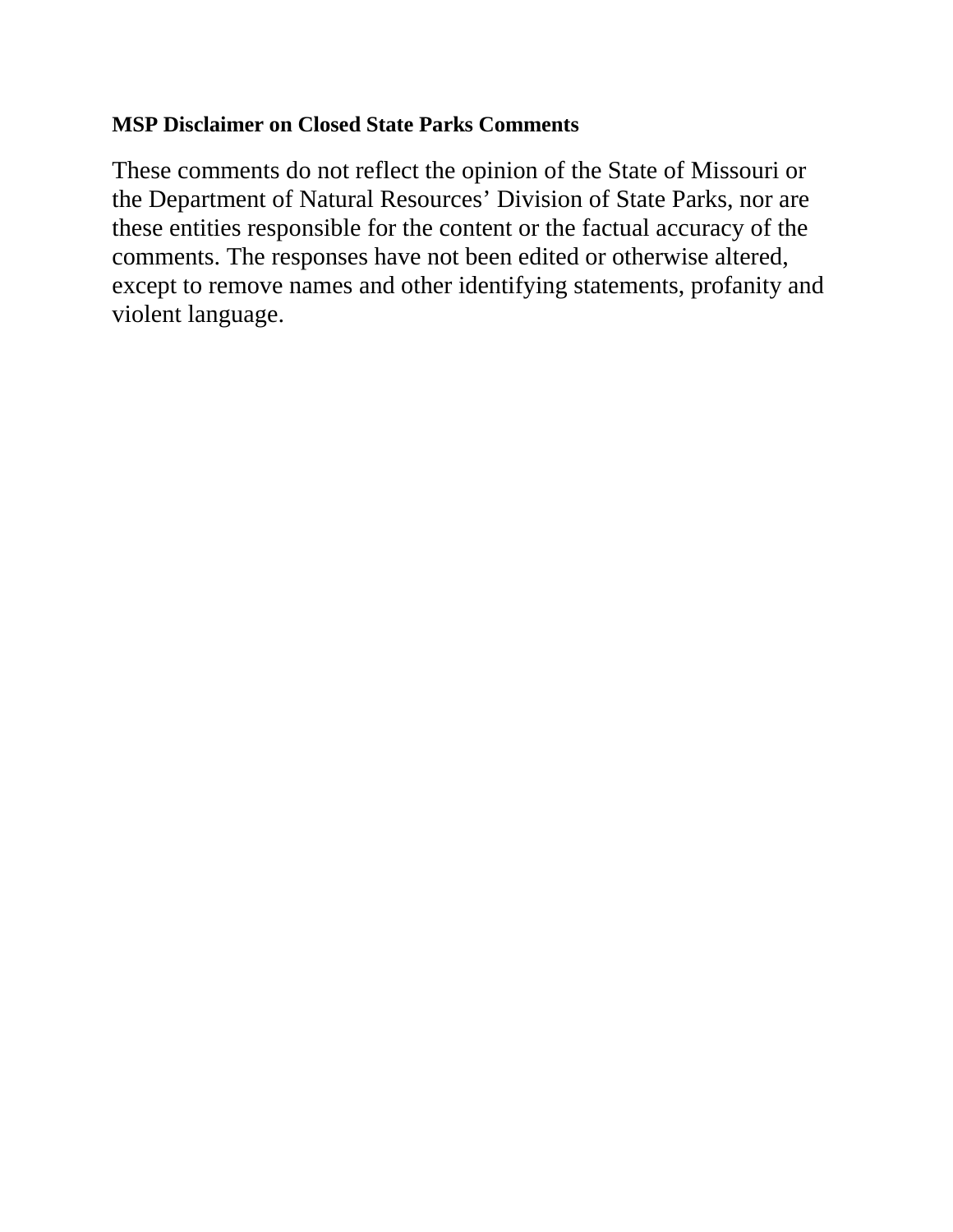# **Closed State Park Properties Other Public Comments Received Emails**

We or you should not be in a hurry to develop them. First they should be studied to see how best to use them. Next selective logging to remove the less desirable trees. Then create a small gravel parking lot so people can hike, bird watch and hunt on the land using the loggers trails. The state should take every opportunity to enlarge our park and trail property for future generations. With such a small part of the land in our state that can be used by the public and as time goes on it will only get harder to enlarge our park system. I have always felt that the state parks belong to all of us which makes me wonder why meetings are not being held across the state. Some say that the real focus is on trying to sell them to make a small group of people happy I hope this is not so.

---

Attn. Mr. Ellis: Thank you and your staff for taking the time to patiently listen to the people of Missouri express themselves as to their passionate love for their parks. Yes, we do! Please retain the latest parks that have been acquired even though the acquisition process was somewhat questionable, the result is a great win for the public.

- 1. We do not have too many parks. The total acreage of our parks is a little more than one third of 1% of the total acreage of the state of Missouri.
- 2. Let's take a step toward making the parks financially self-sustaining. Let's ask a friend in the legislature to introduce and pass legislation that will require that all sales taxes collected within the parks be returned to the parks to be used for maintenance. This would begin to reduce the backlog of repairs and maintenance that is now needed.
- 3. A \$200,000.00 repair and maintenance program for the parks will create hundreds of jobs all across Missouri.
- 4. A \$200,000.00 repair program will have an economic impact of at least \$1 Million. (Economist estimate that the economic multiplier would be between 5 and 10. Using only 5, the economic impact result is \$1Million.)
- 5. Improving our state parks is an investment in the tourism business of the state. Tourism adds to our state gross income with the least amount of environmental cost.
- 6. Finally, I would recommend that the Parks Division develop a policy that prohibits naming a state park for any sitting elected official. Every elected official has his or her detractors, which attaches to the innocent park. To name a park for a previously elected official might be acceptable if the official was deceased for at least 5 years. Thank you for your consideration of these suggestions.

I have been reading about the possible sale of 3 or 4 State Parks in Missouri. My Husband and myself are against the sale of any State Parks. There are enough subdivisions, Outlet malls, parking lots and streets. Pretty soon there will be no open land for people to enjoy not to mention that much of the flooding is from runoff because there is nowhere for the water to be absorbed. Thank you for taking our opinion into consideration.

---

---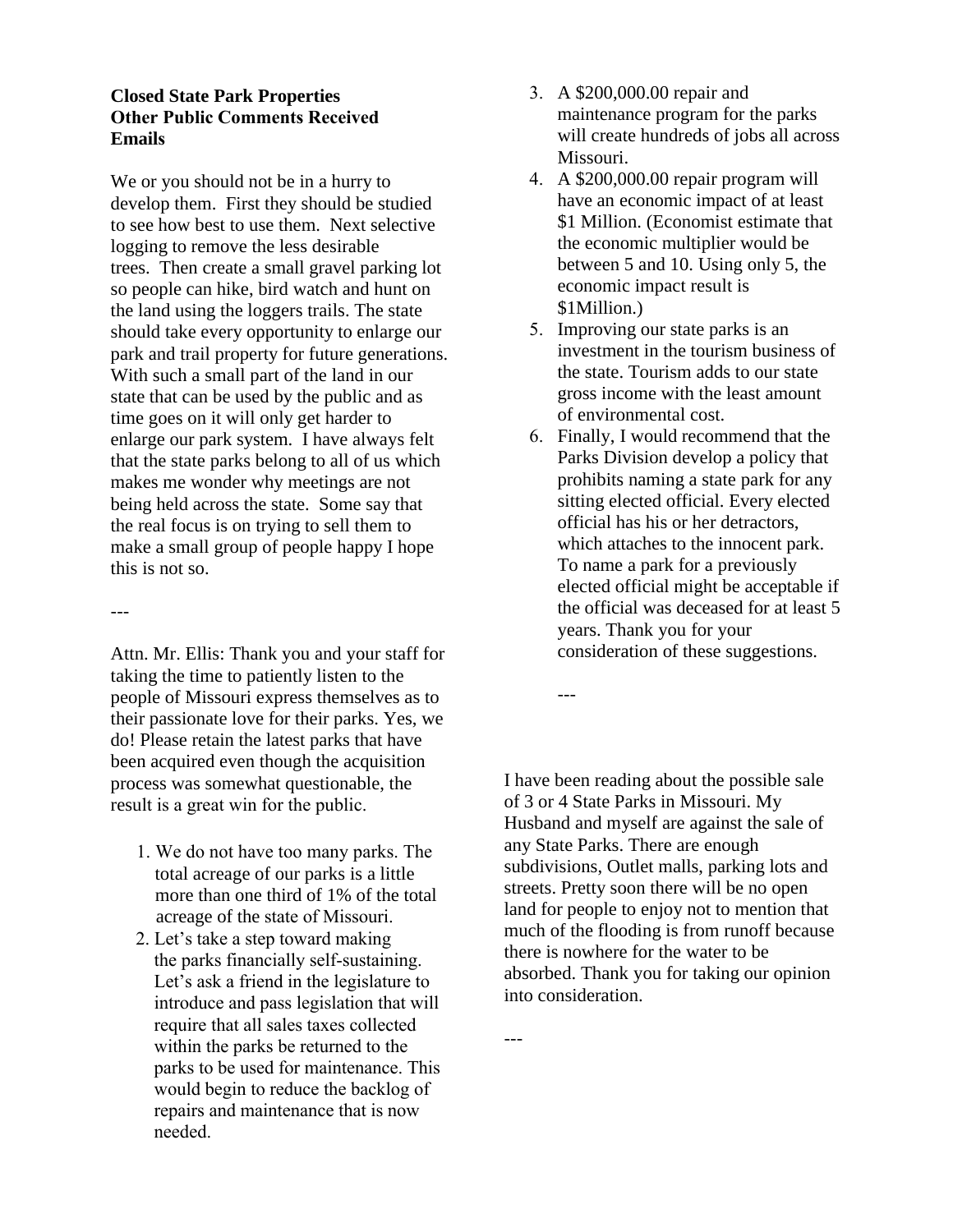I see that there will be public comment through the website but I am curious if any meeting minutes will be published from the public meetings? I am located in St. Louis area and attending the meetings is not possible but I would still like to learn what was discussed. I also have concern for the future of Eleven Point river state park as this is not mentioned in either email. Why is this not mentioned?

---

Overall, I think keeping the parks and public lands is a high priority and interest of mine. This is one of the few things that we can preserve for future generations to come.

---

Public property that is not developed is becoming scarce. If Missouri does not hold on to every piece of undeveloped land it owns, it won't be us who suffer, it will be the generations to come. What Mr. Trump announced today is also a move to reduce the number of acres protected by, in this case, the Federal Government, for the public good.

---

I oppose any selling of land owned by the citizens of Missouri through the DNR and specifically the dept of parks. Doing so is a betrayal to future generations of outdoor recreation seekers and environmental quality as a whole.

---

These new parks need to be kept as part of the DNR. Open lands are a precious commodity and need to be preserved. Their are fewer and fewer open spaces and we need to keep the open space we have. People of Missouri overwhelmingly voted on the recent tax measure to support the parks. This administration needs to honor their support. Develop the land when the budget allows.

---

When we buy land do not sale it. I love state parks. You build them people will show. Make them have RV and tents and wifi in all state parks make them fun. Save them build them just all us do if need to. After sold they build houses and take down trees. State need save lands all we can.

Do not sell off Missouri new State Parks. These parks should be developed for there natural beauty and for the enjoyment of all Missourians.

---

---

Dont sell the 4 parks!! We won't ever get the land back! I know the locations of three of them and they are great additions to the sites they will join. I was born in West Plains, raised town/farm, hunted, fished, floated (still do--100-200 miles/yr), hiked, camped, etc my entire life. Natural areas are so important to soul for so many reasons. Even if people don't use them very often they know they are there. I don't understand your reasoning for selling or the legislature or governor but its a huge mistake.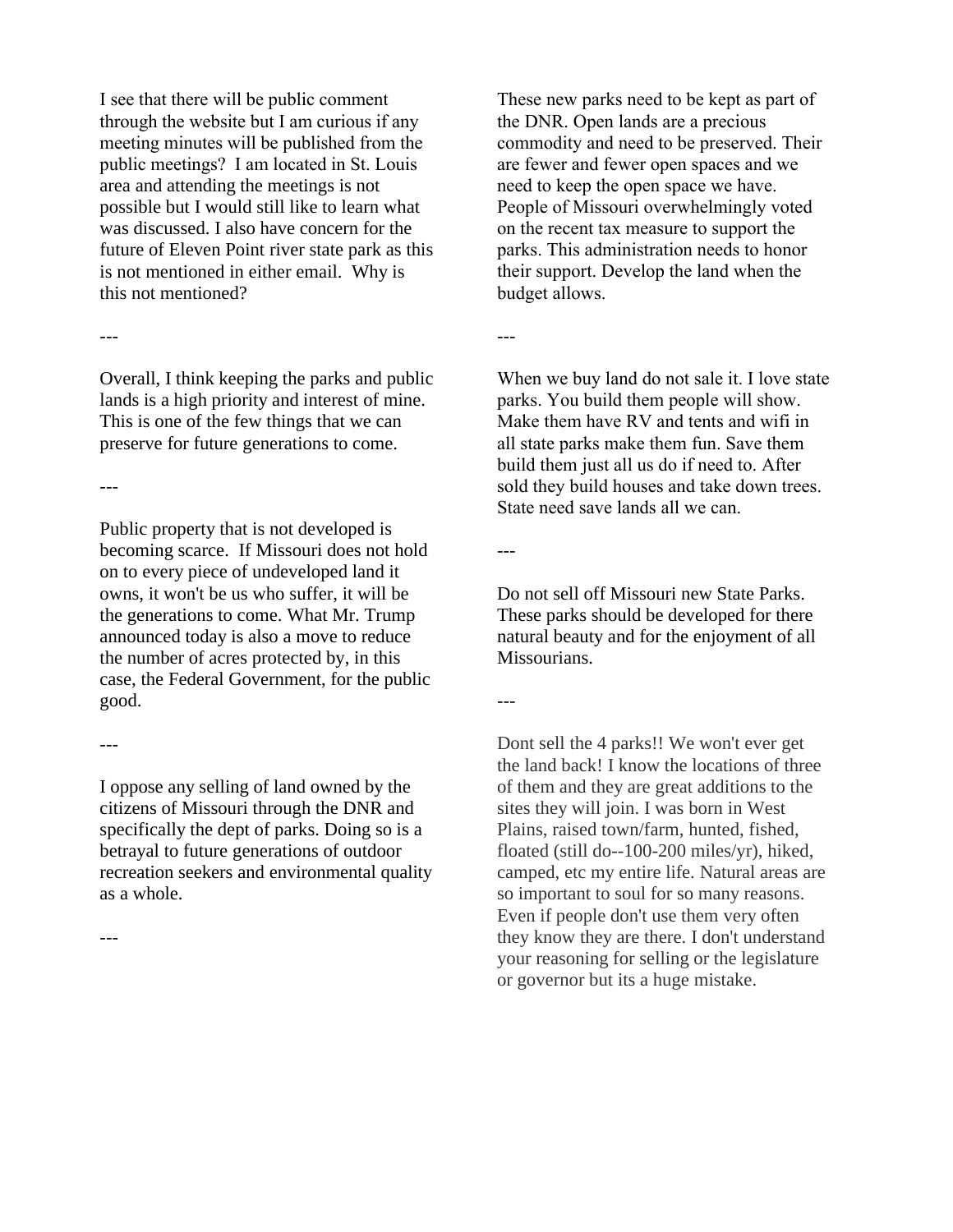### **Closed State Park Properties Other Public Comments Received Letters and Note Cards**

#### Zip Code: 65201

To whom it may concern: I am 75 years old and have lived in Missouri all my life. I am no fan of the Sierra Club, but for once they have it right. Missouri does not need to sell any Park property, despite what Gov. Greitens thinks. The Bryant Creek Park, the Jay Nixon State Park and the Ozark Mountain State Park should all remain part of the Park System. Also the Eleven Point State Park, although I understand that is a different issue. Rock Bridge Park is the only Missouri Park that I personally use, but there are way to many people in Missouri to even consider reducing the total park area. I don't use a computer, and there was no address included in the Columbia Tribune article I read on this subject, so I hope this reaches the right place.

---

Zip Code: 63122 Please do not sell the parks. Keep public lands for future generations.

---

### Zip Code: 65609

I would like to see no trash, horse/walking trails & as much nature & natural things left. NO ATVS

---

# Zip Code: 65655

Leave natural as possible walking trails no camping no hunting maybe trapping just leave natural as possible.

---

Zip Code: 65775 I would like to see the Ozark Mtn. & Bryant Creek parks left in their natural states as close as possible. Walking and horse trails would be good.

# Zip Code: 65775

Clean and clear water hiking/plenty of trails clean trails no 4-wheelers stay natural

---

#### Zip Code: 65626

Keep the parks as natural  $&$  clean as possible. Keep plenty of wildlife & natural habitats. Trapping should be allowed. No four-wheelers or public access (camping river acess ect.)

---

### Zip Code: 65775

Bryant Creek St. Park: Walking & horse trails would be nice Leave as natural as possible No ATV's (Hunting only if luck of draw hunting like at Caney Mtn. Refuge) No camping Trapping would be good Less human traffic the better

---

### Zip Code: 65775

It would be good to have hiking & biking trails in these 3 parks. Day use areas & camping would be helpful.

---

# Zip Code: 65775 WE NEED BIKE TRAILS FOR LEISURE (STREET BIKES) NO MOUNTAIN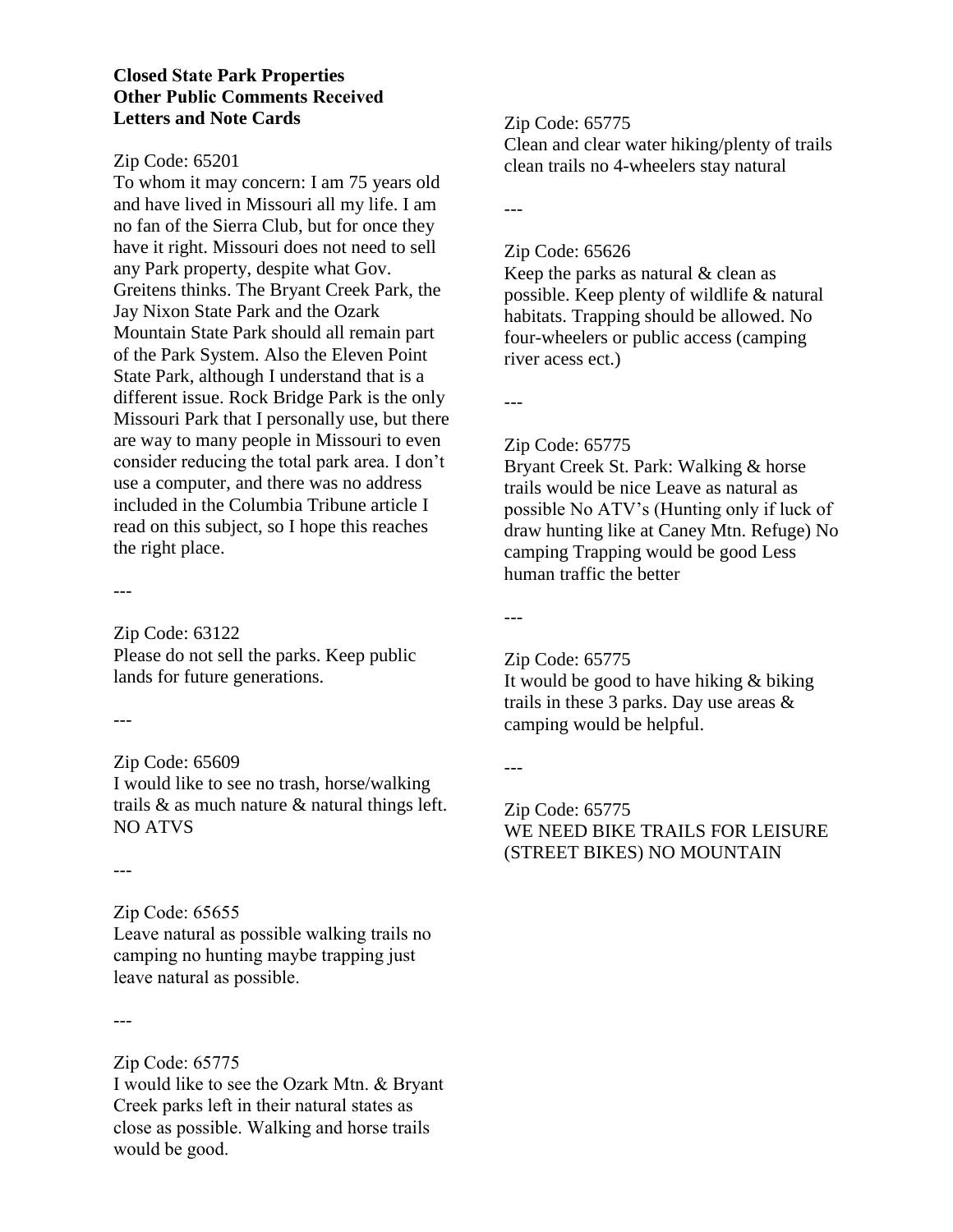#### Zip Code: 65777

If these state parks are sold they will be lost forever as wild lands. This would be a tragedy for future generations. Looking at a list of costs to develop the parks, I wonder if donors would sponsor a road, or a trail, etc., if their contributions were publicly & permanently acknowledged. If developing these lands for public use is not financially possible, I feel the parks should remain wild & undeveloped until such time as natural places are valued enough that money is available to save them.

---

#### Zip Code: 65102

To Whom It May Concern: I would like to make a suggestion regarding the future of Bryant Creek Park. It was always intended to belong to the people of the State, and having it permanently closed-off is exactly contrary to that purpose. Instead of waiting for funding for expensive park infrastructure, why not work with MDC to make it a Conservation Area, Natural Area, or State Forest instead? These options, especially a Natural Area, would require almost no infrastructure. (Another option would be to lease it to the Douglas County Commissioners to be administered by the county as a natural preserve). In order to fulfill the mission of Bryant Creek Park's establishment, it is important that (1) the shortleaf pine forest remain standing and (2) the Missouri public be allowed to use and enjoy the land. Besides, keeping state land off-limits to law-abiding citizens provides privacy for illegal or inappropriate uses, such as poaching, marijuana farming, moonshining and is modern successor, methamphetamine cooking.

#### 1) Zip Code: 63055

Dear Mr. Ellis, In light of the too-brief period designated given consideration in deciding the fate of the three recentlyacquired State Parks currently under review: Ozark Mountain State Park in Taney County; Bryant Creek State Park in Douglas County; and Jay Nixon State Park in Reynolds County.

1) It is essential at this time when natural resources are fast disappearing from the planet, that whenever it becomes possible to preserve a significant-size tract for future generations, the government should act decisively to do so. All three of these parks are part of the State's public trust and should remain held as such.

2) Public use of State Parks is at a historic high. State Parks are essential as free public recreation and instruction --especially for those most in need. The more opportunities made available, the greater the public served. 3) The Parks in question were intended to remain in their relatively natural condition; therefore, maintenance costs should be minimal. With the tax increase recently approved by state voters, you should feel confident of public support for necessary funding. In short, these parks should be retained by the Division of State Parks as a public trust to be enjoyed free of cost by the public. The reasons are best stated in the very mission of the Missouri Department of Natural Resources: " ... to protect our air, land and water, preserve our unique natural and historic places and provide recreation and learning opportunities for everyone". Thank you for accepting this statement as part of the public comment on the three Parks cited above.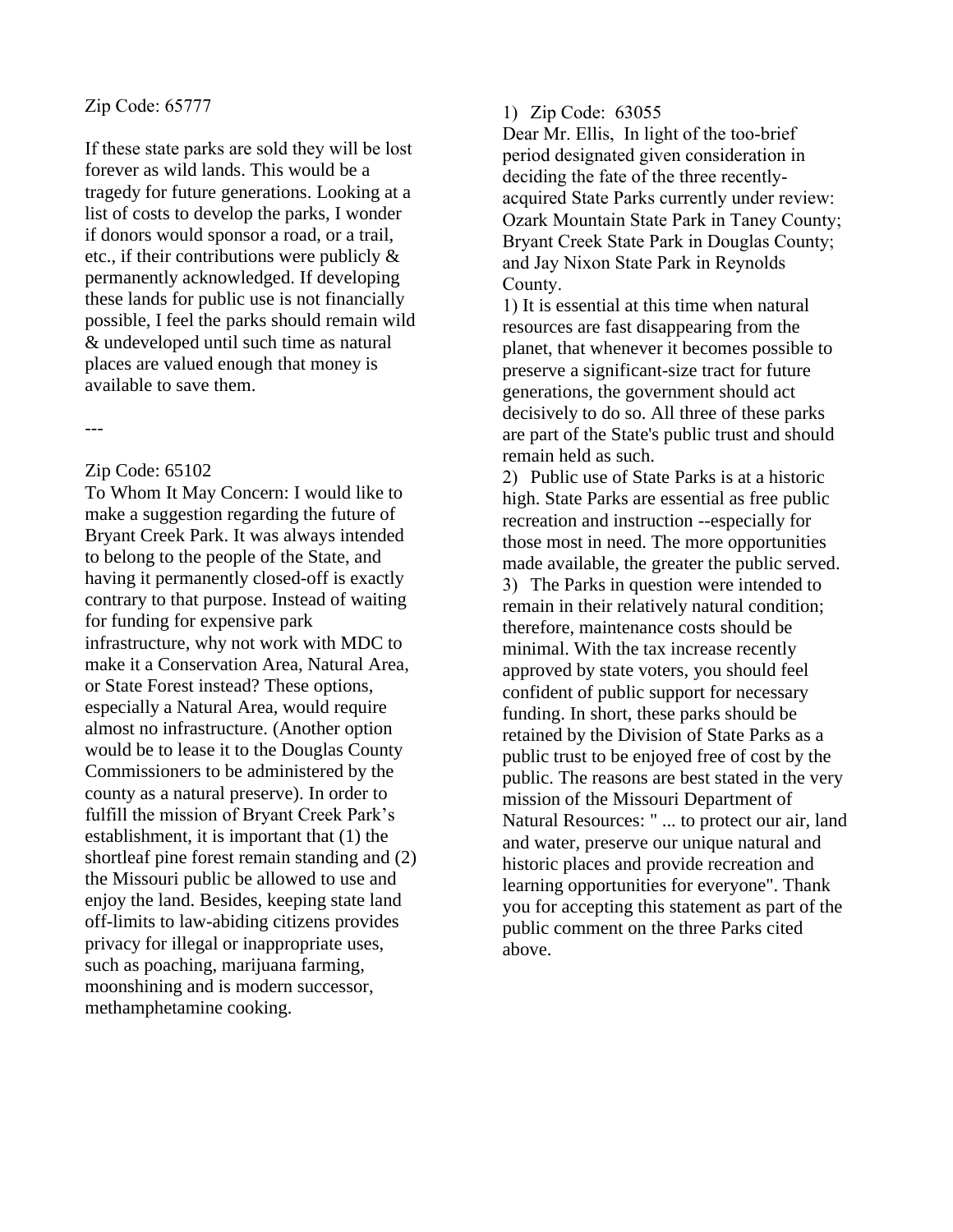#### Zip Code: 55105

#### Dear Sir or Madam,

I am writing to express my concern for the future of Missouri's three newest state parks. Some of my fondest memories are of family hikes and camping trips to Missouri state parks. I greatly value Missouri's state parks and firmly support the continued protection of Bryant Creek State Park, Jay Nixon State Park, and Ozark Mountain State Park.

These lands are valuable both for the protection of fragile ecosystems and the enjoyment of Missouri residents. Missouri is home to beautiful, diverse ecosystems that foster a wide range of plants and animals. More and more, I am seeing increased development throughout Missouri, threatening the survival of these environments. I view the acquisition of Missouri's three new state parks as an important step in conservation. We must continue to protect these parks.

State parks are a unique and priceless attribute of Missouri. Many Missourians, including myself, deeply value the outdoors and the protection of natural areas. I strongly urge you to continue the protection of Bryant Creek, Jay Nixon, and Ozark Mountain State Parks.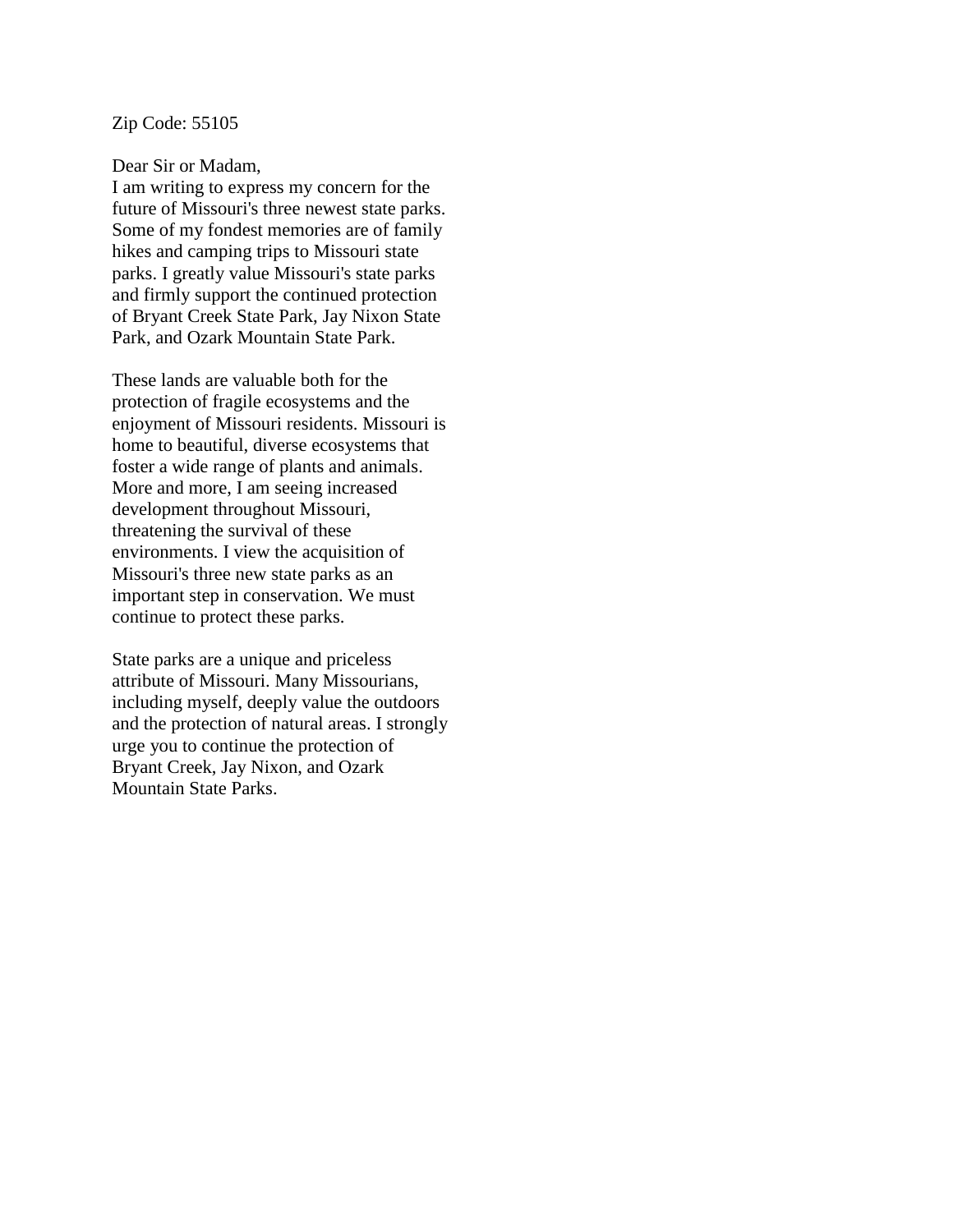

On behalf of Missouri Farm Bureau, we applaud the decision to conduct public meetings and a public comment period regarding the future of three state park properties. The transactions resulting in the state's acquisition of these properties during the previous administration were anything but transparent.

In comments submitted for the record regarding the proposed Rock Island Trail project, we highlighted the lack of transparency prior to the public comment period. In addition, we noted that local landowners who attended informational meetings hosted by local legislators were overwhelmingly opposed to the proposed trail.

As the department deliberates on the proposed Rock Island Trail and the three newly acquired state park properties, we urge you to give due consideration to the views of those who live, work and pay taxes in Missouri. The residency status of many who submitted comments electronically regarding the proposed Rock Island Trail is unclear. However, at least 100 comments specifically reference out-of-state residency, including 80 by individuals residing in New Jersey, California, Florida or one of 22 other states. Furthermore, it is apparent that virtually all of the comments in opposition are from Missouri residents.

The prospect of invoking the federal government's power of eminent domain to take private property for the proposed trail is in itself a compelling argument for giving emphasis to the views of those affected.

In short, regarding the ultimate disposition of the three newly acquired state park properties, we urge the department to give added weight to the views of local residents. We appreciate the opportunity to comment.

Blake Hurst President, Missouri Farm Bureau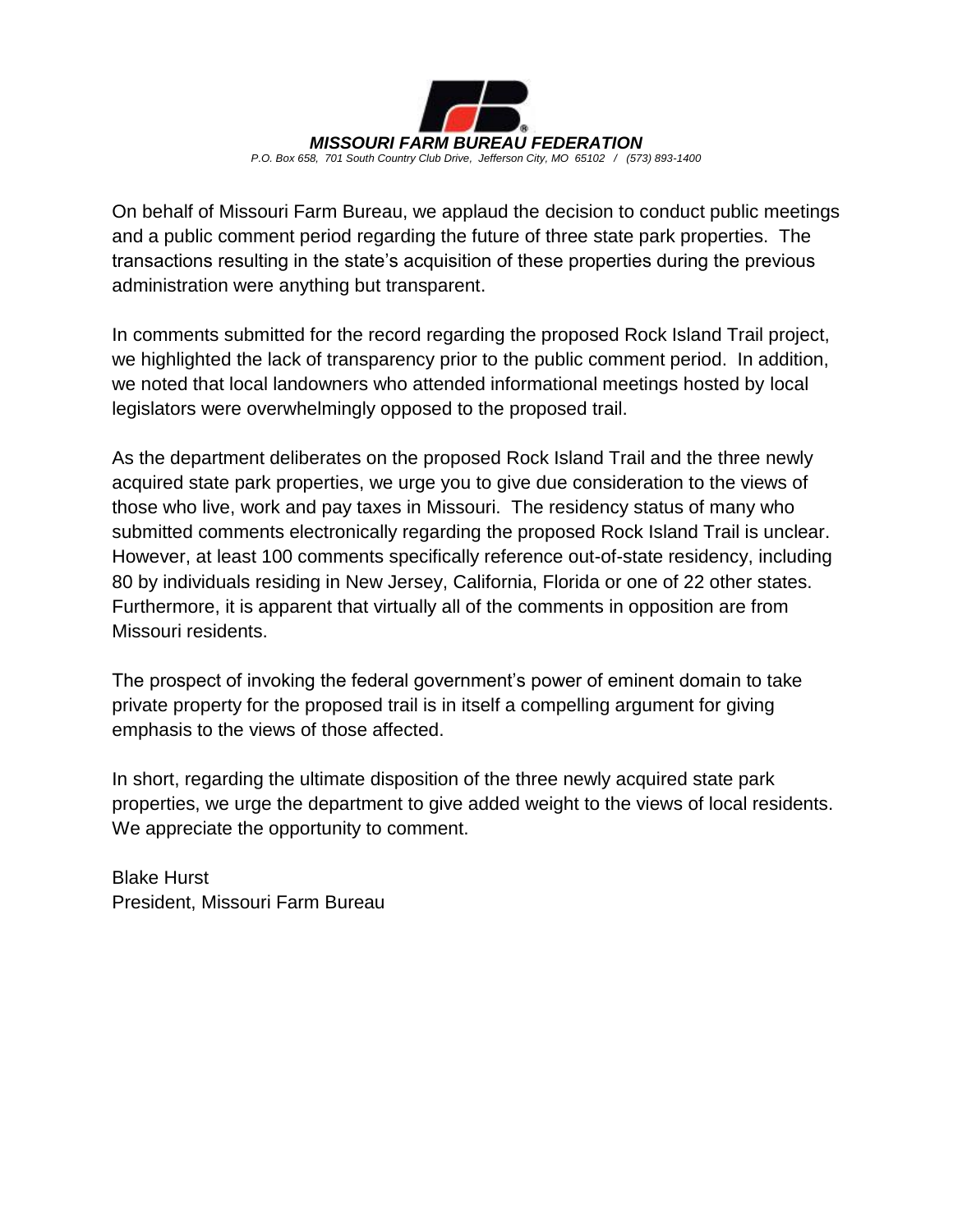

Honorable Eric Greitens January 6, 2018 Governor Room 216 State Capitol Building Jefferson City, Missouri 65102

# **Re: Missouri's New Public State Parks Should Benefit Everyone – Don't Sell**

Dear Governor Greitens,

The Missouri state motto *Salus Populi Suprema Lex Esto* means *let the welfare of the people be the supreme law*. Missouri State Parks exemplify our state motto as proven by the overwhelming passage of the Parks, Soils, and Water Sales Tax in every Missouri County in 2016 with nearly 80% of the vote. This kind of support is a mandate in favor of public parks. It is rare when the state has the opportunity to expand access to state parks and we hope that you will continue the bipartisan tradition of preserving land for the welfare of all Missourians.

Missouri State Parks has celebrated over 100 years of supporting the welfare of all Missourians through access to trails, rivers, lakes, camping, interpretive events and more. We ask that you preserve and protect the new Ozark Mountain State Park, Bryant Creek State Park, and Jay Nixon State Park. We expect you will consider the future of the Eleven Point State Park soon and we ask for you to preserve this land as well. Our state parks system is a point of pride for an overwhelming majority of Missourians throughout the state.

The Missouri State Parks website details the positive economic impact that over 18 million visitors a year have for the state and local communities. An economic impact study reviewing the year 2011 estimates that:

Total annual expenditures of state park visitors in 2011 were approximately \$778 million. The overall economic impact of these expenditures is estimated at \$1.02 billion in sales, \$307 million in payroll and related income, and \$123 million in federal, state, and local taxes. Also, visitors' expenditures support 14,535 jobs.

The clear economic benefits of state parks aside, we hope that you will ensure that all people have access to state land and public resources now and into the future. You have a connection to the outdoors as you enjoy turkey hunting and other outdoor activities. We hope that you will take this appreciation, recognize its importance, and choose to let the welfare of the people be the supreme law through the protection of this land for public use. Please also recognize the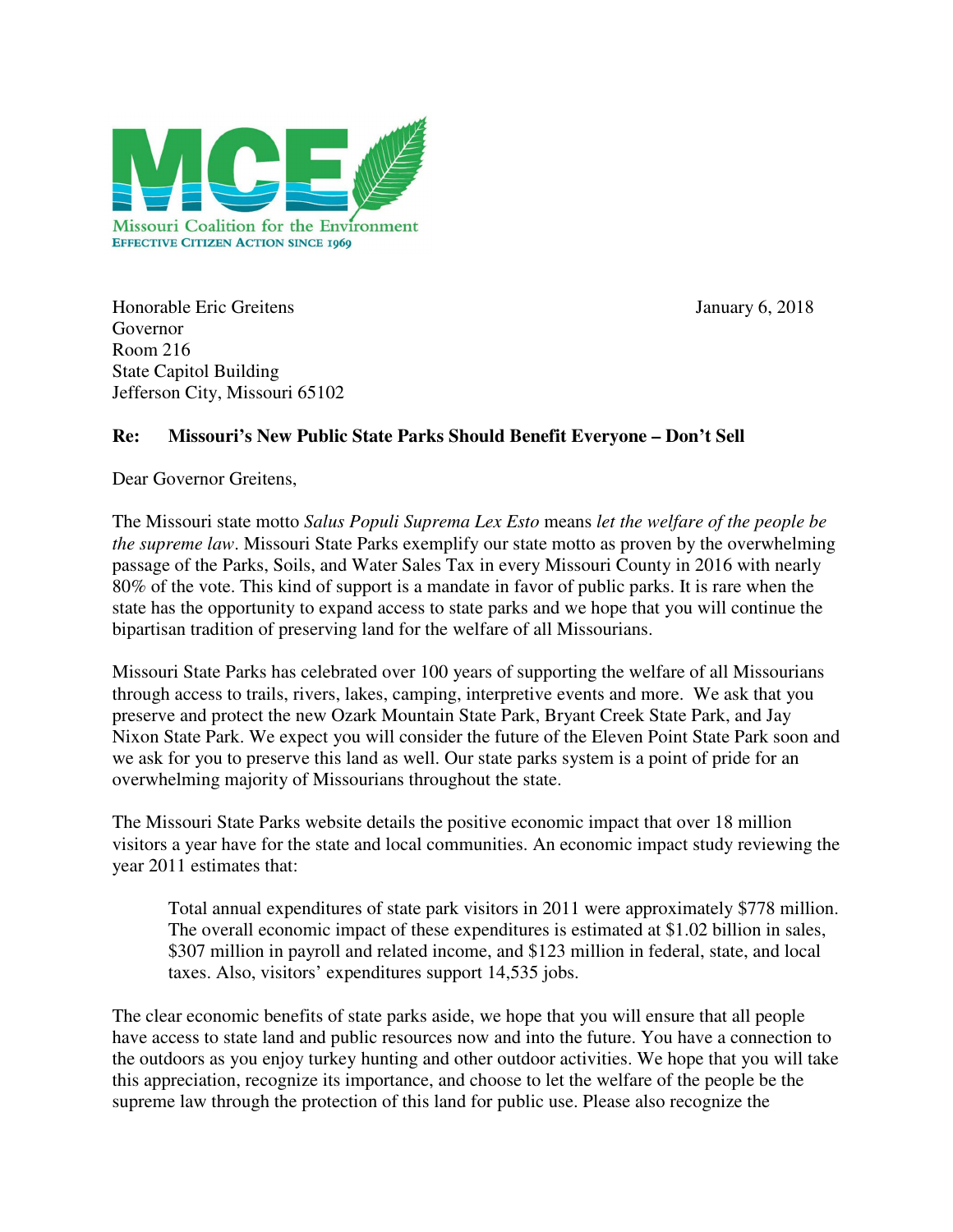submission of 897 people who signed MCE's petition in support of keeping and opening the new state parks during the decision making process.

Sincerely,

Hacker B. Navaria

Heather Navarro Executive Director Missouri Coalition for the Environment 3115 S. Grand Blvd. Ste. 650 St. Louis, MO 63118

Cc: Brian Ellis – Missouri State Parks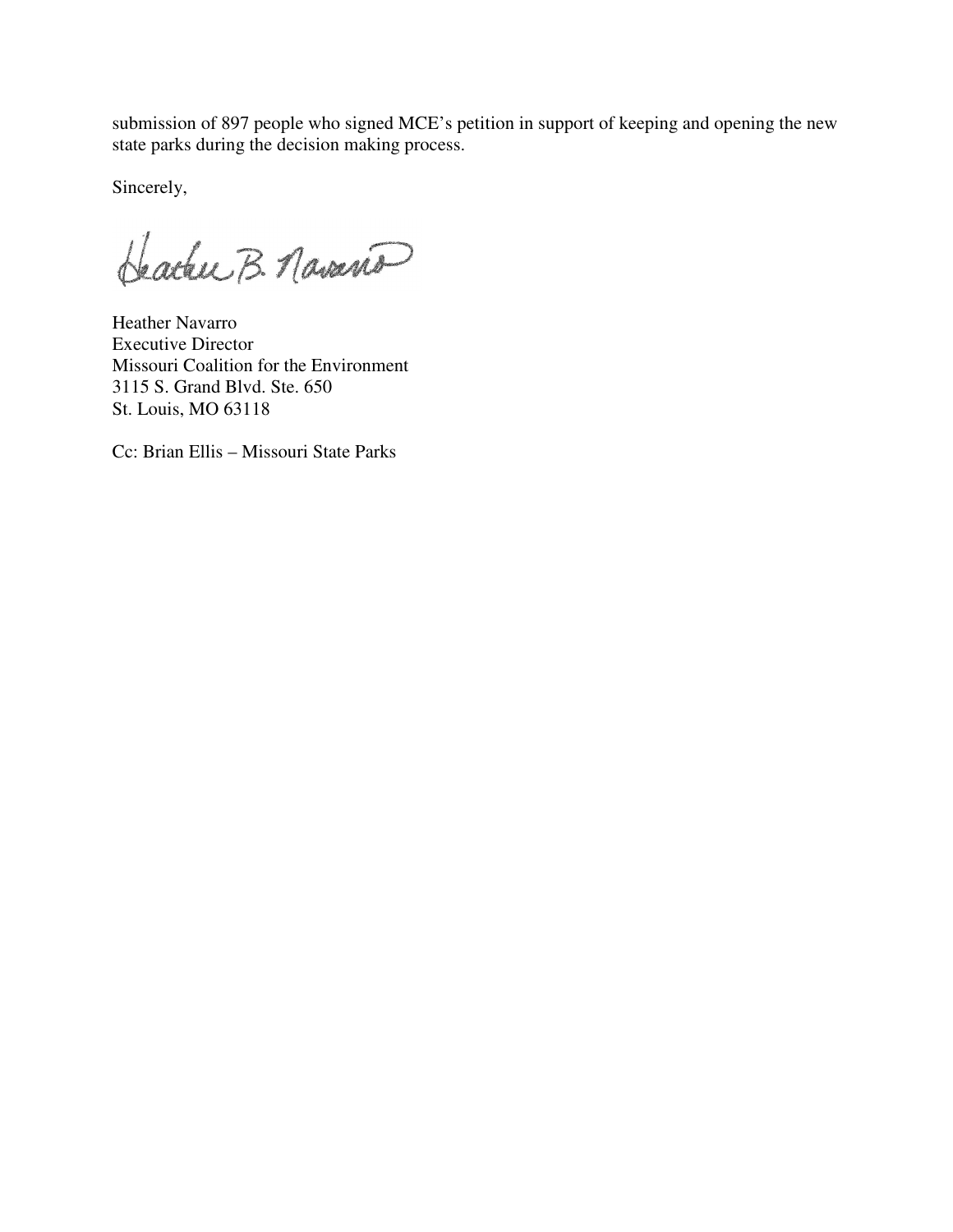#### Submitted on January 6, 2018

Dear Governor Greitens,

Do not sell our new state parks! Missourians enjoy one of the best state park systems in the country because we choose to invest in our natural resources for the benefit of everyone. This was proven during your election when Missourians in every single county voted nearly 80% in favor of continuing the Parks, Soils, Water Sales Tax. People love to hike, bike, fish, float, camp, hunt and more in our state parks. Missourians have enjoyed our state park system for 100 years. Adding state parks to the system is a bipartisan tradition in our state that should continue under your governorship. Please keep and open Ozark Mountain State Park, Bryant Creek State Park, Jay Nixon State Park and all lands acquired for new or expanded state parks!

Sincerely,

#### Concerned Missourians

| Last Name  | <b>First Name</b> | <b>City</b>           | <b>State</b>   | <b>ZIP Code</b> |
|------------|-------------------|-----------------------|----------------|-----------------|
| Abbadessa  | Joline            | St. Louis             | <b>MO</b>      | 63139           |
| Abker      | Caleb             | <b>Branson</b>        | <b>MO</b>      | 65616           |
| Adams      | Donald            | <b>Webster Groves</b> | <b>MO</b>      | 63119           |
| Adcock     | Mary              | <b>Ballwin</b>        | <b>MO</b>      | 63011           |
| Albright   | Jaimie            | Washington            | <b>MO</b>      | 63090           |
| Allen      | Julie             | St. Louis             | M <sub>O</sub> | 63139           |
| Allen      | Rhonda            | St. Joseph            | <b>MO</b>      | 64506           |
| Allen      | Amy               | OFallon               | <b>MO</b>      | 63366           |
| Allen      | Nicole            | Springfield           | <b>MO</b>      | 65810           |
| Alstadt    | Katherine         | <b>Ballwin</b>        | <b>MO</b>      | 63021           |
| Anderson   | Elizabeth         | High Ridge            | M <sub>O</sub> | 63049           |
| Anderson   | Nicole            | Saint Louis           | <b>MO</b>      | 63128           |
| Andrews    | Paul              | Kansas City           | <b>MO</b>      | 64111           |
| Andrews    | Emily             | St. Louis             | <b>MO</b>      | 63109           |
| Andrews    | Sonya             | Kansas City           | <b>MO</b>      | 64111           |
| Anno       | John              | Springfield           | <b>MO</b>      | 65810           |
| Appelbaum  | LaDonna           | Saint Louis           | <b>MO</b>      | 63146           |
| April      | Paul              | St. Louis             | <b>MO</b>      | 63117           |
| Arl        | Doris             | Arnold                | <b>MO</b>      | 63010           |
| Armbruster | Karla             | St. Louis             | <b>MO</b>      | 63119           |
| Armon      | Will              | Manchester            | <b>MO</b>      | 63021           |
| Asher      | David             | Galena                | <b>MO</b>      | 65656           |
| Aubuchon   | Kathy             | <b>Wright City</b>    | <b>MO</b>      | 63390           |
| Austin     | Matthew           | Saint Louis           | <b>MO</b>      | 63139           |
| Austin     | Christine         | Overland              | M <sub>O</sub> | 63114           |
| Austin     | Patricia          | Rogersville           | <b>MO</b>      | 65742           |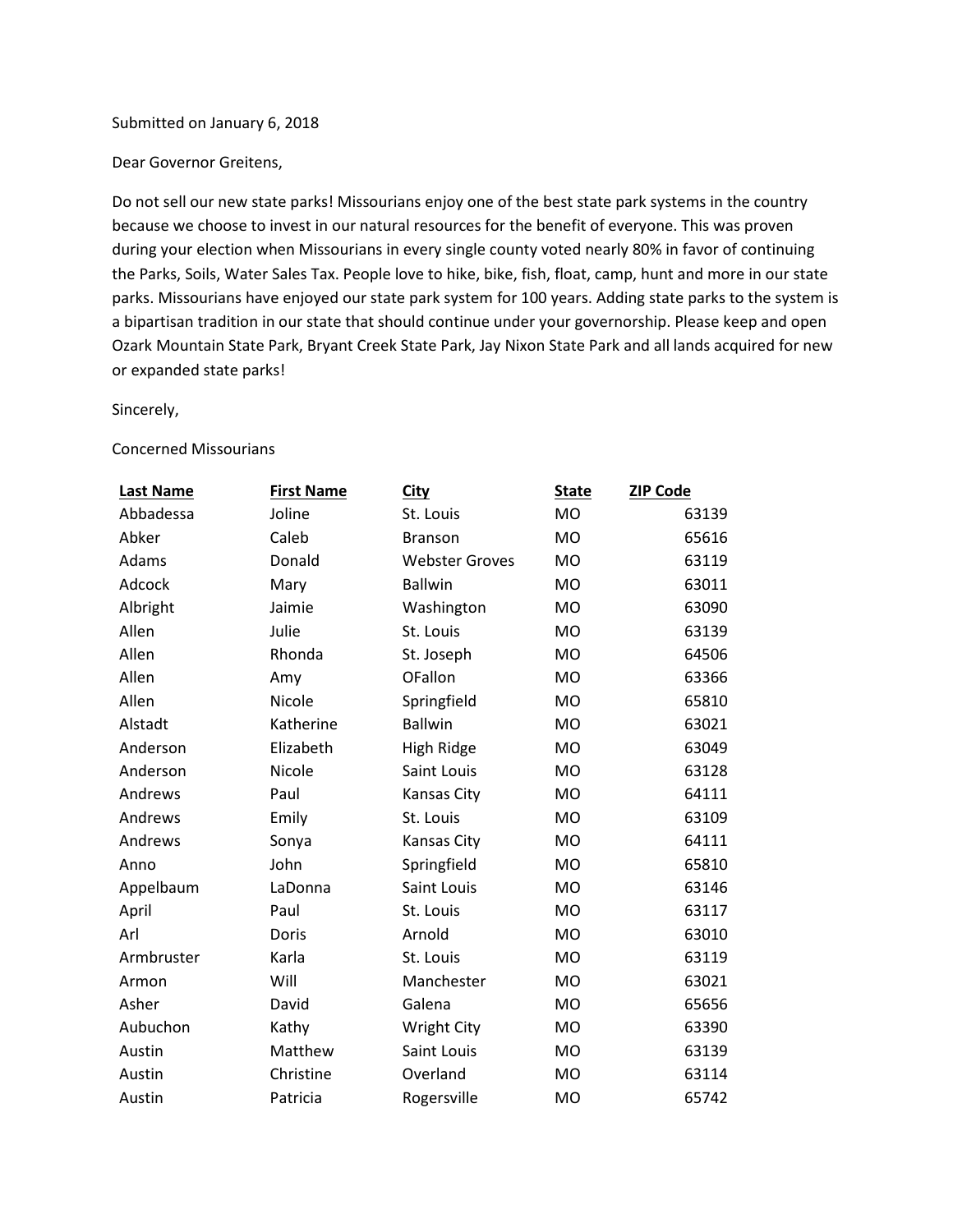| Aye                  | Cary           | Ferguson                | MO        | 63135 |
|----------------------|----------------|-------------------------|-----------|-------|
| Bahr                 | Sherry         | <b>Maryland Heights</b> | <b>MO</b> | 63043 |
| <b>Baker</b>         | Denise         | Saint Louis             | MO        | 63143 |
| <b>Bakk</b>          | Thomas         | <b>Webster Groves</b>   | <b>MO</b> | 63119 |
| Ball                 | Nadine         | St Louis                | MO        | 63119 |
| Baltrushunas         | Megan          | St. Louis               | <b>MO</b> | 63123 |
| <b>Banek</b>         | Timothy        | <b>Holts Summit</b>     | MO        | 65043 |
| <b>Barfield</b>      | <b>Dolores</b> | Saint Louis             | <b>MO</b> | 63139 |
| <b>Barger</b>        | Janell         | Foristell               | <b>MO</b> | 63348 |
| <b>Barnes Martin</b> | Alison         | Kansas City             | MO        | 64112 |
| <b>Barnett</b>       | Sally          | St. Louis               | MO        | 63139 |
| <b>Barter</b>        | Amy            | Weston                  | <b>MO</b> | 64098 |
| <b>Bartin</b>        | Jennifer       | Kirkwood                | <b>MO</b> | 63122 |
| <b>BARTZ</b>         | Julie          | Arnold                  | <b>MO</b> | 63010 |
| basford              | suzie          | eureka                  | <b>MO</b> | 63025 |
| <b>Bastian</b>       | Christine      | Chesterfield            | <b>MO</b> | 63005 |
| <b>Batts</b>         | Robin          | DeSoto                  | MO        | 63020 |
| Baugh                | Jill           | Doniphan                | MO        | 63935 |
| Baughman             | Kay            | Independence            | MO        | 64055 |
| Baughman             | Karissa        | Independence            | <b>MO</b> | 64050 |
| Baumann              | Chris          | Saint Louis             | MO        | 63139 |
| Beard                | Susan          | Washington              | MO        | 63090 |
| Bearden              | Randall        | Springfield             | MO        | 65807 |
| <b>Beasley</b>       | Mary           | St. Ann                 | <b>MO</b> | 63074 |
| <b>Beasley</b>       | James          | Springfield             | <b>MO</b> | 65804 |
| Behnen               | Nicole         | St. Louis               | MO        | 63119 |
| Behrer               | Carole         | Hermann                 | MO        | 65041 |
| Beilsmith            | Jeff           | Troy                    | MO.       | 63379 |
| Bell                 | Elizabeth      | <b>St Charles</b>       | MO        | 63301 |
| <b>Beller</b>        | Mitch          | Independence            | <b>MO</b> | 64058 |
| Benner               | Casey          | High ridge              | MO        | 63049 |
| Bentley              | David          | Lees Summit             | <b>MO</b> | 64086 |
| Berger               | David          | Kirkwood                | MO        | 63122 |
| Bergman              | Lindanue       | <b>University City</b>  | <b>MO</b> | 63130 |
| Berkery              | Brendan        | Saint Louis             | MO        | 63118 |
| Bernard              | Kathy          | St. Louis               | <b>MO</b> | 63123 |
| Berry                | James          | Kansas city             | MO        | 64111 |
| Berry                | Patty          | St Peters               | <b>MO</b> | 63376 |
| Berry                | Shawn          | Poplar Bluff            | MO        | 63901 |
| berry-junior         | martin         | union                   | <b>MO</b> | 63084 |
| Bertram              | Paula          | Kirkwood                | MO        | 63122 |
| <b>Bettale</b>       | Jacqueline     | Saint Louis             | <b>MO</b> | 63129 |
| <b>Beuthin</b>       | Morgan         | Lees summit             | MO        | 64086 |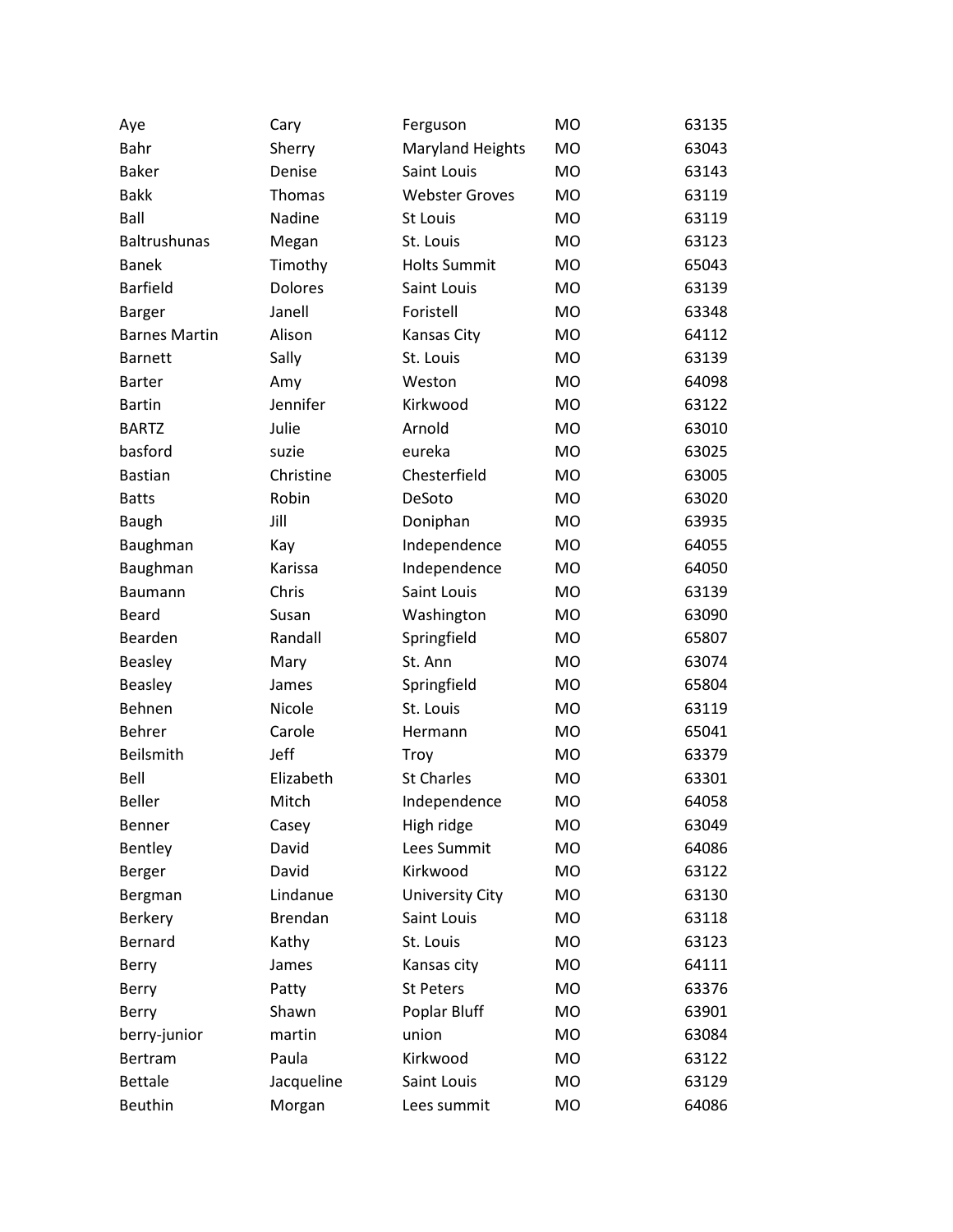| <b>Bischof</b>     | Greg           | Springfield           | <b>MO</b> | 65810 |
|--------------------|----------------|-----------------------|-----------|-------|
| Blackwood          | Sara           | Florissant            | <b>MO</b> | 63033 |
| Blanchfield        | Ann            | Farmington            | <b>MO</b> | 63640 |
| Blechle            | Andrea         | Arnold                | <b>MO</b> | 63010 |
| <b>Block</b>       | Kim            | At peters             | <b>MO</b> | 63376 |
| Blomberg           | Lydia          | High ridge            | <b>MO</b> | 63049 |
| Blumenthal         | Shana          | St. Louis             | <b>MO</b> | 63116 |
| <b>Bohm</b>        | Sue            | Chesterfield          | <b>MO</b> | 63005 |
| <b>Borders</b>     | Alesha         | Kansas City           | <b>MO</b> | 64134 |
| Borgard            | Sara           | St. Charles           | <b>MO</b> | 63301 |
| <b>Boster</b>      | Walterv        | Columbia              | <b>MO</b> | 65203 |
| <b>Bostick</b>     | Justin         | Nixa                  | <b>MO</b> | 65714 |
| Bottani            | Joellen        | St. Louis             | <b>MO</b> | 63119 |
| <b>Boutiette</b>   | John           | Kansas City           | <b>MO</b> | 64157 |
| Boxdorfer          | Rachel         | St. Louis             | <b>MO</b> | 63112 |
| <b>Bracken</b>     | Shanna         | Saint Joseph          | <b>MO</b> | 64506 |
| <b>Brader</b>      | Kris           | Fenton                | <b>MO</b> | 63026 |
| <b>Bradley</b>     | Regina         | Fisk                  | <b>MO</b> | 63940 |
| <b>Brady</b>       | Michael        | <b>Ballwin</b>        | <b>MO</b> | 63021 |
| brandon            | tina           | washington            | <b>MO</b> | 63090 |
| <b>Breeden</b>     | Lisa           | Gasconade             | <b>MO</b> | 65061 |
| <b>Breen</b>       | Glenna         | St. Louis             | <b>MO</b> | 63129 |
| Breidenstein       | Lorraine       | Republic              | <b>MO</b> | 65738 |
| <b>Breiland</b>    | Debbie         | Imerial               | <b>MO</b> | 63052 |
| <b>Brennan</b>     | Michael        | Pacific               | <b>MO</b> | 63069 |
| <b>Brenner</b>     | Judith         | Lee's Summit          | <b>MO</b> | 64063 |
| <b>Bresnan</b>     | L              | <b>Ballwin</b>        | <b>MO</b> | 63021 |
| <b>Brewer</b>      | Steven         | <b>Webster Groves</b> | <b>MO</b> | 63119 |
| <b>Brindley</b>    | Michelle       | Saint Louis           | <b>MO</b> | 63129 |
| <b>Brinkerhoff</b> | Rita           | Kansas City           | <b>MO</b> | 64108 |
| Brookshier         | Beth           | Saint Louis           | MO        | 63146 |
| Brown              | Laura          | Eureka                | <b>MO</b> | 63025 |
| <b>Brown</b>       | Jason          | Liberty               | <b>MO</b> | 64068 |
| <b>Brown</b>       | Alicia         | Joplin                | <b>MO</b> | 64804 |
| <b>Bruch</b>       | Renee          | <b>Blue Springs</b>   | <b>MO</b> | 64015 |
| <b>Bruns</b>       | Laura          | Saint Clair           | <b>MO</b> | 63077 |
| <b>Bryan</b>       | Lindsay        | Springfield           | <b>MO</b> | 65810 |
| <b>Bryant</b>      | Robert         | Rogersville           | <b>MO</b> | 65742 |
| <b>Buchholz</b>    | Peggy          | st louis              | <b>MO</b> | 63126 |
| <b>Burdick</b>     | Maria          | Eureka                | <b>MO</b> | 63025 |
| <b>Burgess</b>     | Mark           | St. Louis             | <b>MO</b> | 63123 |
| <b>Burk</b>        | William        | Springfield           | MO        | 65802 |
| <b>Burns</b>       | <b>Barbara</b> | Cottleville           | <b>MO</b> | 63304 |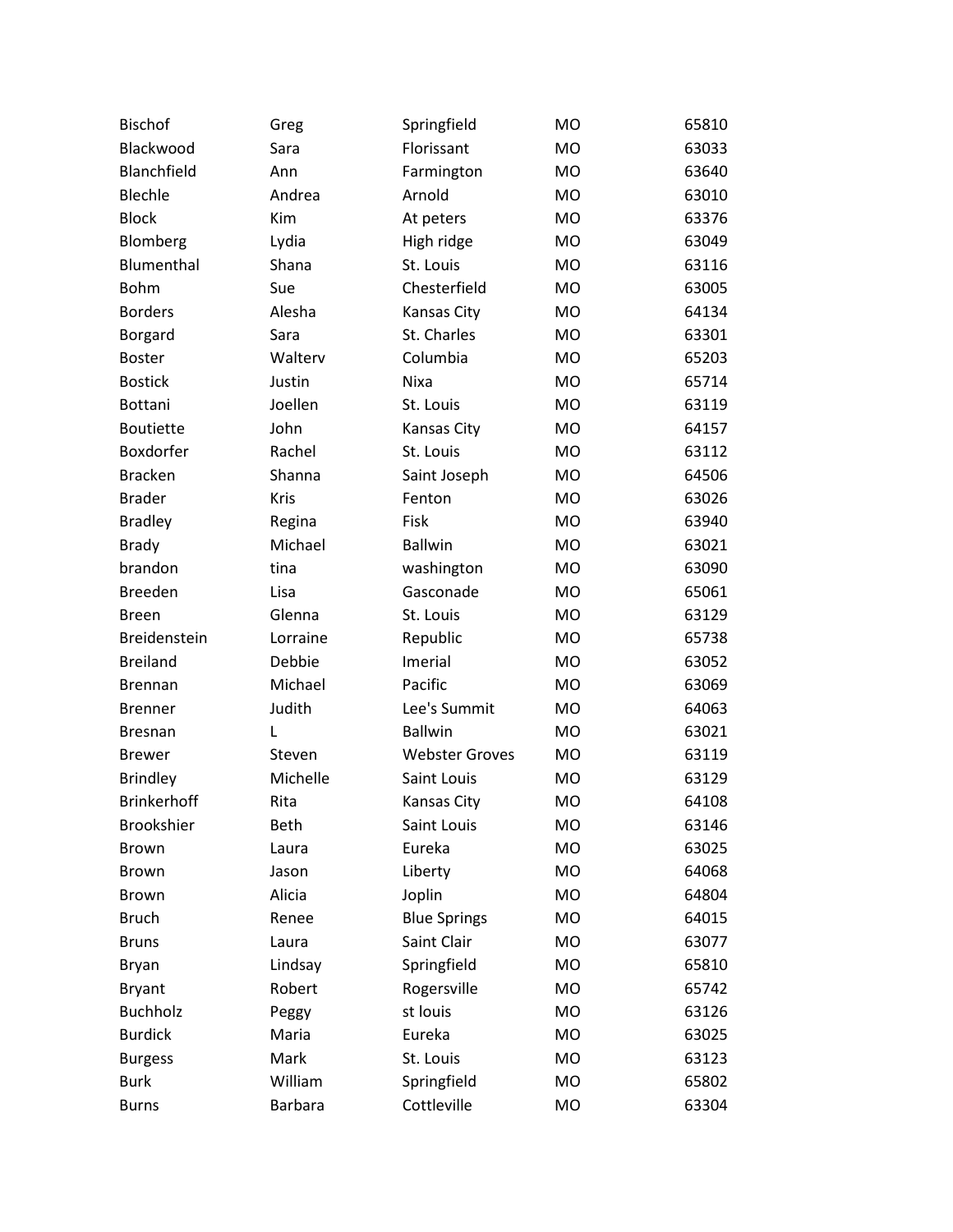| <b>Burwell</b> | Meagan         | Florissant             | <b>MO</b> | 63033 |
|----------------|----------------|------------------------|-----------|-------|
| Buschmann      | Jamie          | Festus                 | <b>MO</b> | 63028 |
| <b>Byrd</b>    | Lynn           | St. Louis              | <b>MO</b> | 63128 |
| cahill         | michael        | Kansas city            | <b>MO</b> | 64119 |
| callahan       | larry          | olivette               | <b>MO</b> | 63132 |
| Callison       | <b>Brenda</b>  | St Joseph              | <b>MO</b> | 64503 |
| Calys          | Jimmy          | <b>University City</b> | <b>MO</b> | 63130 |
| Cancila        | Amy            | <b>Ballwin</b>         | <b>MO</b> | 63021 |
| Canham         | Andrew         | Saint Louis            | <b>MO</b> | 63118 |
| cano           | stephan        | st. louis              | <b>MO</b> | 63117 |
| Cantrell       | Sarrah         | Kansas City            | <b>MO</b> | 64131 |
| Cantrell       | William        | Willard                | <b>MO</b> | 65781 |
| Capestro       | Nancy          | Tipton                 | <b>MO</b> | 65081 |
| Carlson        | Michelle       | <b>West Plains</b>     | <b>MO</b> | 65775 |
| carnahan       | sandy          | poplar bluff           | <b>MO</b> | 63901 |
| Carnahan       | Jenny          | Eolia                  | <b>MO</b> | 63344 |
| Carruth        | <b>Vicky</b>   | St. PETERS             | <b>MO</b> | 63376 |
| Carson         | Bryony         | Kansas City            | <b>MO</b> | 64131 |
| Castulik       | Nanka          | St. Louis              | <b>MO</b> | 63110 |
| Caviness       | Tyler          | Troy                   | <b>MO</b> | 63379 |
| Chalker        | Sandra         | Springfield            | <b>MO</b> | 65807 |
| Charity        | Robert         | St. Louis              | <b>MO</b> | 63105 |
| Chavez         | Juan           | St. Louis              | <b>MO</b> | 63228 |
| Chavira        | Christa        | Affton                 | <b>MO</b> | 63123 |
| Cheavens       | Stacy          | Columbia               | <b>MO</b> | 65203 |
| Cheney         | Melanie        | Columbia               | <b>MO</b> | 65201 |
| Christian      | Amanda         | <b>Bonne Terre</b>     | <b>MO</b> | 63628 |
| Cirlincuina    | <b>Brianna</b> | Kansas City            | <b>MO</b> | 64151 |
| Clawges        | Jeff           | Florissant             | <b>MO</b> | 63031 |
| <b>CLEMENS</b> | <b>DOUGLAS</b> | Saint Louis            | <b>MO</b> | 63146 |
| Coe            | Kathy          | <b>Valley Park</b>     | MO        | 63088 |
| Coerver        | Sean           | Festus                 | MO        | 63028 |
| Coker          | Tara           | Cape Girardeau         | <b>MO</b> | 63701 |
| Coleman        | Kally          | St Louis               | <b>MO</b> | 63116 |
| Collins        | Kathleen       | <b>Walnut Grove</b>    | <b>MO</b> | 65770 |
| Coombs         | Julie          | Wentzville             | <b>MO</b> | 63385 |
| Coppedge       | <b>Terry</b>   | Union                  | <b>MO</b> | 63084 |
| Cosby          | Jane           | St. Iouis              | <b>MO</b> | 63121 |
| Courtway       | Ashley         | Sullivan               | MO        | 63080 |
| Crites         | Mary           | Wildwood               | <b>MO</b> | 63011 |
| Crouch         | Susan          | Arnold                 | MO        | 63010 |
| crozier        | don            | ofallon                | MO        | 63366 |
| Crumbaugh      | Del            | Joplin                 | MO        | 64801 |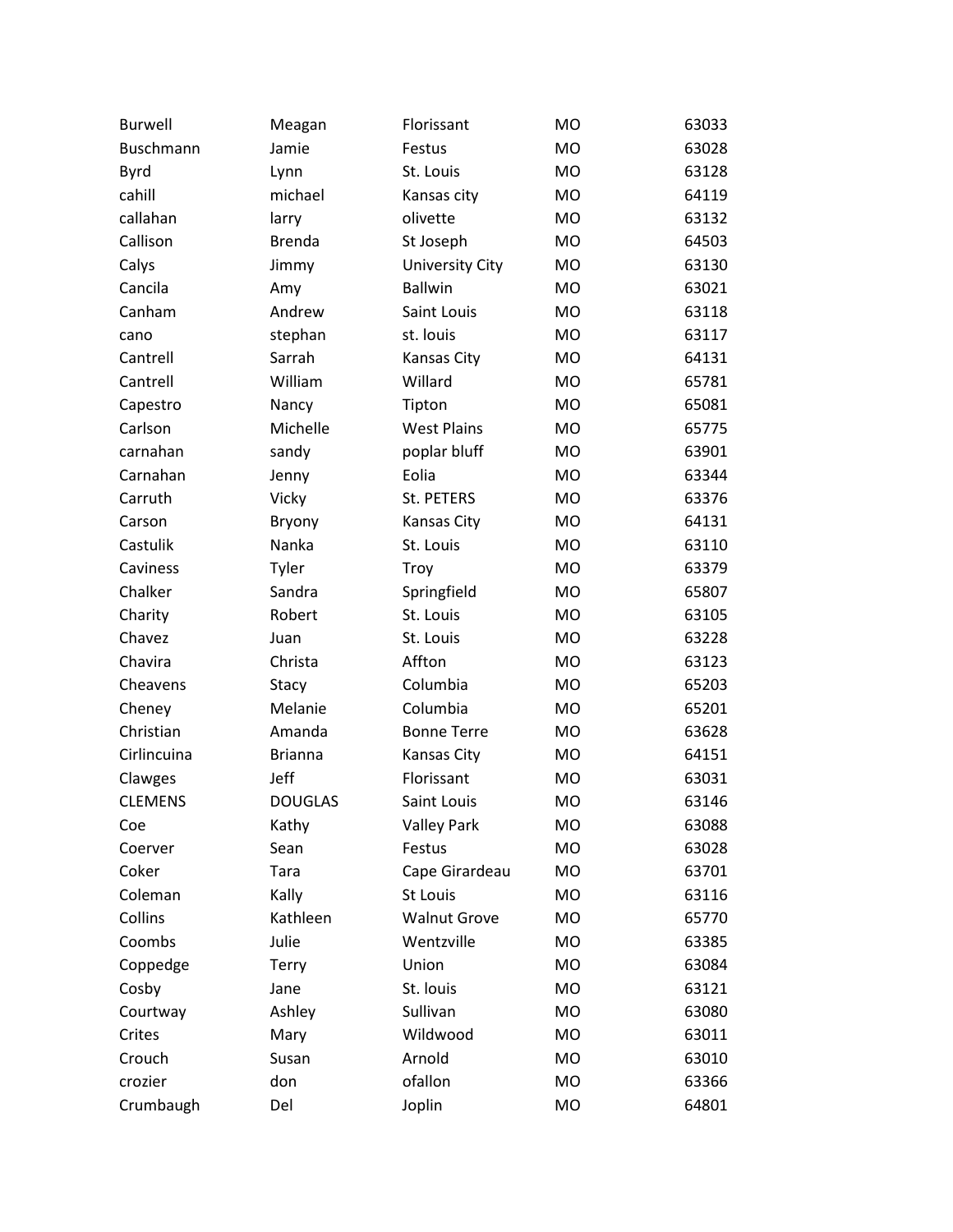| Cuba          | Stephen       | Chesterfield            | <b>MO</b> | 63005 |
|---------------|---------------|-------------------------|-----------|-------|
| Cuddeback     | Jennifer      | St Louis                | <b>MO</b> | 63146 |
| Curylo        | Alex          | Saint Louis             | <b>MO</b> | 63131 |
| Czernikiewicz | Mateusz       | St. Louis               | <b>MO</b> | 63146 |
| Dai           | Ellen         | St Louis                | <b>MO</b> | 63105 |
| Daugherty     | Melissa       | Carthage                | <b>MO</b> | 64836 |
| Dawson        | Derek         | St. Louis               | <b>MO</b> | 63122 |
| Day           | Sherry        | Union                   | <b>MO</b> | 63084 |
| De Leal       | Amy           | Saint Louis             | <b>MO</b> | 63104 |
| Debenport     | Hillary       | St. Louis               | <b>MO</b> | 63122 |
| <b>DeClue</b> | Mark          | St. Louis               | <b>MO</b> | 63129 |
| Delacy        | Mary          | Osage Beach             | <b>MO</b> | 65065 |
| Denney        | Christa       | St. Louis               | <b>MO</b> | 63130 |
| Dent          | <b>Brandy</b> | Saint Louis             | <b>MO</b> | 63139 |
| Derer         | Sr. Jeanne    | St. Louis               | <b>MO</b> | 63126 |
| diaz          | paula         | <b>RAYMORE</b>          | <b>MO</b> | 64083 |
| Dieckman      | J             | <b>Blue springs</b>     | <b>MO</b> | 64015 |
| Diehl         | Tom           | St. Louis               | <b>MO</b> | 63129 |
| Dietz         | Carolyn       | St. Louis               | <b>MO</b> | 63109 |
| Dismore       | Curtis        | High Ridge              | <b>MO</b> | 63021 |
| Dobbs         | Jean          | Hazelwood               | <b>MO</b> | 63042 |
| Dobbs Terry   | Laura         | Sr. Louis               | <b>MO</b> | 63125 |
| Dockery       | Katherine     | St louis                | <b>MO</b> | 63123 |
| Dockery       | Katherine     | St louis                | <b>MO</b> | 63123 |
| doctorian     | colleen       | Kansas City             | MO        | 64119 |
| Doelling      | Daniel        | Kansas City             | <b>MO</b> | 64105 |
| Dolan         | Patrick       | St. Louis               | <b>MO</b> | 63123 |
| Dollar        | Rebecca       | <b>Saint Peters</b>     | <b>MO</b> | 63376 |
| Dolson        | Kathleen      | Saint Louis             | <b>MO</b> | 63121 |
| Donatti       | Deb           | Owensville              | <b>MO</b> | 65066 |
| Douglas       | Lawrence      | <b>House Springs</b>    | MO        | 63052 |
| <b>Drake</b>  | Nicholas      | St Louis                | <b>MO</b> | 63130 |
| Dressel       | Robert        | High Ridge              | <b>MO</b> | 63049 |
| Drummond      | Scott         | Kansas City             | <b>MO</b> | 64108 |
| Dueren        | Mary          | St. Louis               | <b>MO</b> | 63146 |
| <b>Duhigg</b> | Cynthia       | St. Louis               | <b>MO</b> | 63109 |
| <b>DUNCAN</b> | <b>LINDA</b>  | SPRINGFIELD             | <b>MO</b> | 65810 |
| Dunn          | Doug          | <b>Ballwin</b>          | <b>MO</b> | 63021 |
| Duplantier    | Ida           | St Louis                | <b>MO</b> | 63108 |
| Dupre         | <b>Tracy</b>  | St. Charles             | <b>MO</b> | 63304 |
| Dwyer         | Patrick       | St louis                | <b>MO</b> | 63125 |
| Eber          | Noah          | <b>Weatherby Lake</b>   | <b>MO</b> | 64152 |
| Egan          | Joseph        | <b>Richmond Heights</b> | MO        | 63117 |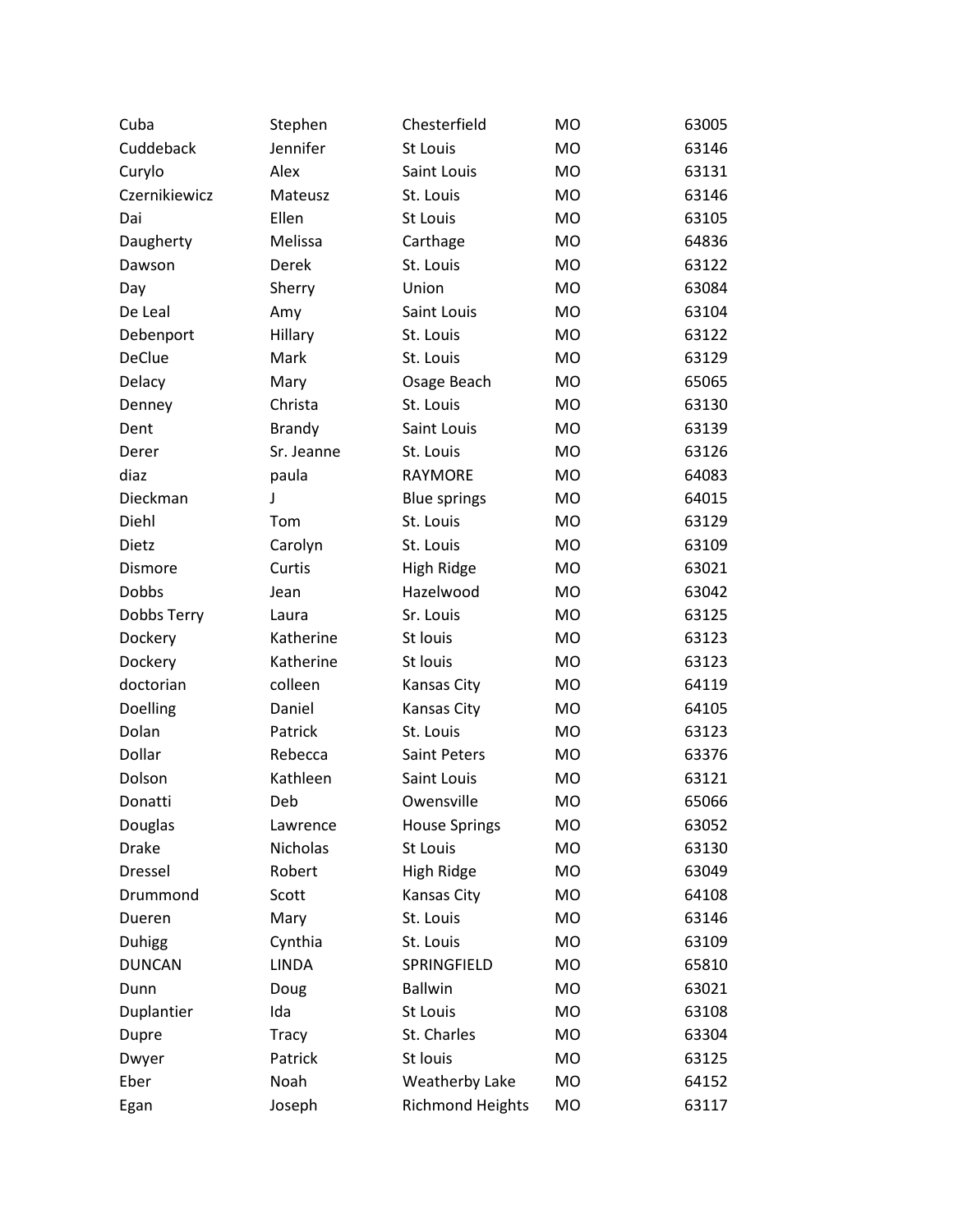| Ellerman     | Lori      | Springfield             | MO        | 65804 |
|--------------|-----------|-------------------------|-----------|-------|
| Ellett       | Margaret  | Union                   | <b>MO</b> | 63084 |
| Elliott      | Lori      | Florissant              | <b>MO</b> | 63031 |
| Ellis        | Elizabeth | Kansas City             | <b>MO</b> | 64127 |
| Elwell       | Dana      | Nixa                    | <b>MO</b> | 65714 |
| Engel        | Liam      | St. Loui                | <b>MO</b> | 63105 |
| Engelhardt   | Carl      | <b>Bates City</b>       | <b>MO</b> | 64011 |
| Englezos     | Ε.        | Kansas City             | <b>MO</b> | 64127 |
| Ennis        | Rodney    | Saint Louis             | <b>MO</b> | 63110 |
| Epps         | Kathy     | High Ridge              | <b>MO</b> | 63049 |
| Ethridge     | Pennie    | Poplar Bluff            | <b>MO</b> | 63901 |
| Evering      | Emily     | Arnold                  | <b>MO</b> | 63010 |
| Eversole     | Ryan      | <b>Maryland Heights</b> | MO        | 63043 |
| Evrard       | Laura     | Kansas City             | <b>MO</b> | 64123 |
| Faasen       | Tyler     | St. Charles             | <b>MO</b> | 63303 |
| Fabela-Jonas | Tasha     | Kansas City             | <b>MO</b> | 64157 |
| Factor       | Mary      | Saint Louis             | <b>MO</b> | 63128 |
| Fadler       | Kayci     | St. Louis               | <b>MO</b> | 63125 |
| Fahrenkamp   | Peggy     | Saint Louis             | <b>MO</b> | 63123 |
| Farano       | Laura     | St. Charles             | <b>MO</b> | 63303 |
| Farmer       | Kyle      | Lee's Summit            | MO        | 64086 |
| Farrand      | Amy       | Kansas City             | <b>MO</b> | 64136 |
| Farrell      | Mitzi     | Saint Louis             | <b>MO</b> | 63126 |
| Fears        | Rebecca   | Ozark                   | <b>MO</b> | 65721 |
| Feldmann     | Lisa      | Imperial                | MO        | 63052 |
| Feltz        | Eric      | St Louis                | <b>MO</b> | 63128 |
| Fenton       | Linda     | Kirkwood                | <b>MO</b> | 63122 |
| FIck         | Alan      | Saint Louis             | <b>MO</b> | 63128 |
| File         | Jessica   | St. Charles             | <b>MO</b> | 63303 |
| Findley      | Heather   | St. Louis               | <b>MO</b> | 63122 |
| Finley       | Marla     | Saint Louis             | MO        | 63116 |
| Finney       | Jennifer  | <b>Webster Groves</b>   | MO        | 63119 |
| Fischer      | Grant     | Belton                  | MO        | 64012 |
| Fisher       | Julie     | Columbia                | <b>MO</b> | 65203 |
| Flaska       | Paris     | Saint Joseph            | MO        | 64501 |
| Fleer        | Nathan    | Belgrade                | MO        | 63622 |
| Fletchher    | Georgia   | St Louis                | MO        | 63126 |
| Follmer      | Scott     | High Ridge              | MO        | 63049 |
| Forbis       | Samantha  | St. Louis               | MO        | 63110 |
| Foster       | Debbie    | Sedalia                 | MO        | 65301 |
| Fraizer      | Micah     | Chesterfield            | MO        | 63017 |
| Franke       | Jennie    | St Louis                | MO        | 63122 |
| Franks       | Rick      | O'Fallon                | MO        | 63366 |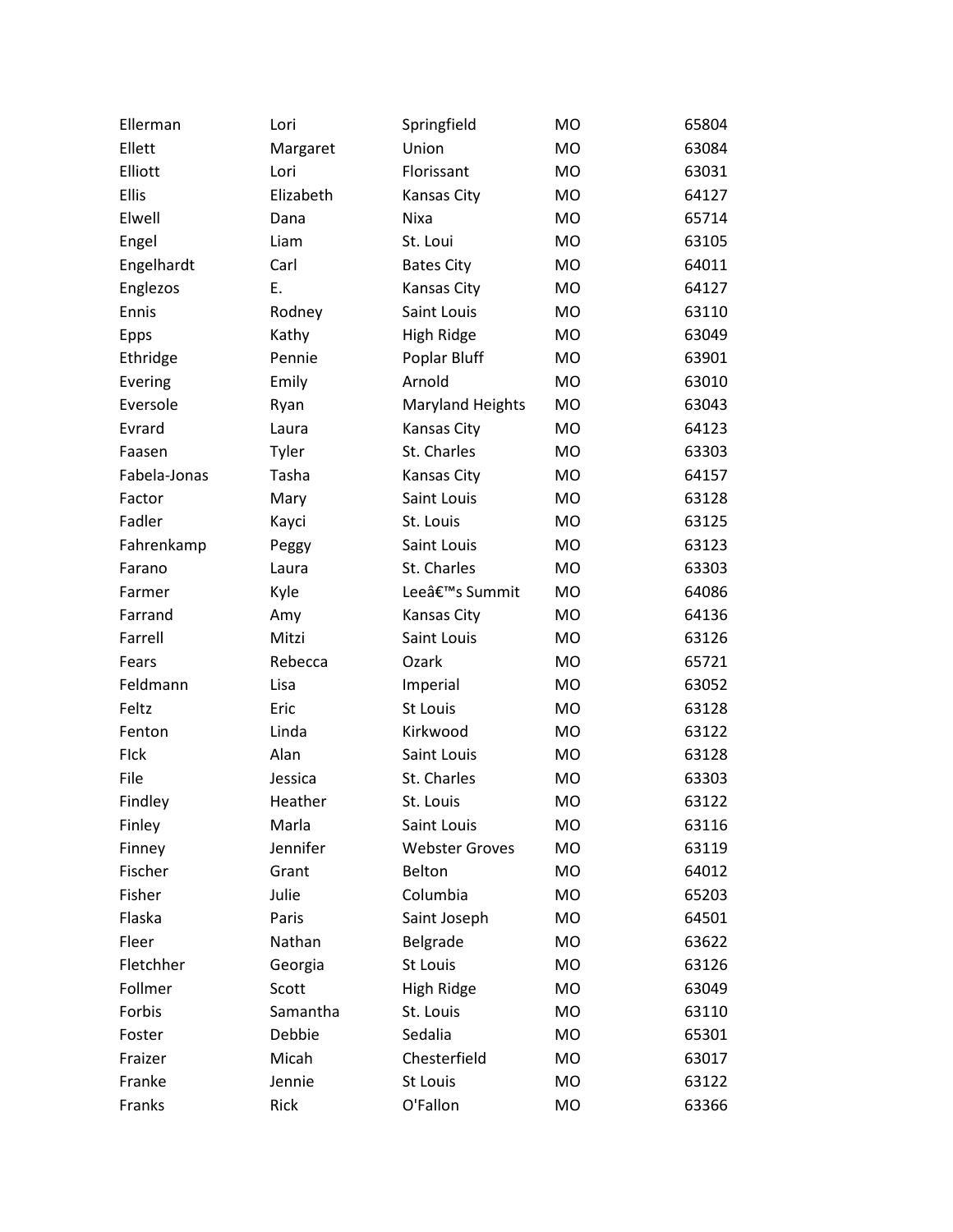| Freeman     | Angie          | Jefferson City     | MO        | 65109 |
|-------------|----------------|--------------------|-----------|-------|
| Freeman     | Synetta        | St. Louis          | <b>MO</b> | 63130 |
| Freesmeier  | Leah           | Manchester         | <b>MO</b> | 63021 |
| Freudenberg | Roger          | Jefferson City     | <b>MO</b> | 65109 |
| Fritz       | Danielle       | Hazelwood          | <b>MO</b> | 63042 |
| Fry         | Angela         | Kansas City        | <b>MO</b> | 64110 |
| Fulkerson   | Noel           | Independence       | <b>MO</b> | 64055 |
| Gaines      | Robert         | Freeman            | <b>MO</b> | 64746 |
| Gaines      | Judy           | Warrensburg        | <b>MO</b> | 64093 |
| Gallus      | Sandra         | Maysville          | <b>MO</b> | 64469 |
| Gannaway    | Sandra         | St. Charles        | <b>MO</b> | 63303 |
| Gant        | Tom            | St. Charles        | <b>MO</b> | 63301 |
| Garbo       | John           | Chesterfield       | <b>MO</b> | 63017 |
| Garfoot     | <b>Britni</b>  | Sullivan           | <b>MO</b> | 63080 |
| Garland     | Theresa        | <b>St Louis</b>    | <b>MO</b> | 63114 |
| Gassel      | Kristin        | St louis           | <b>MO</b> | 63139 |
| Gaylor      | <b>Barbara</b> | <b>Battlefield</b> | <b>MO</b> | 65619 |
| Gearin      | Jeanne         | St. Louis          | <b>MO</b> | 63128 |
| Gengler     | Amy            | St. Louis          | <b>MO</b> | 63109 |
| Genova      | Kelly          | Festus             | <b>MO</b> | 63028 |
| Giebler     | Rebecca        | Sullivan           | <b>MO</b> | 63080 |
| Gilland     | Megan          | North Kansas City  | <b>MO</b> | 64116 |
| Gilman      | Kimberly       | Kansas City        | <b>MO</b> | 64111 |
| gingerich   | john           | kansas city        | <b>MO</b> | 64111 |
| Glazebrook  | Angela         | <b>St Peters</b>   | <b>MO</b> | 63376 |
| Glenn       | Kristina       | University city    | <b>MO</b> | 63124 |
| Glenn       | Julie          | Columbia           | <b>MO</b> | 65201 |
| Glenn       | Denise         | St. Louis          | <b>MO</b> | 63126 |
| Glenn       | Richard        | Saint Louis        | <b>MO</b> | 63126 |
| Goldkamp    | William        | O'Fallon           | <b>MO</b> | 63366 |
| Good        | Kate           | Saint Joseph       | MO        | 64501 |
| Goth        | Nancy          | Springfield        | <b>MO</b> | 65804 |
| Graf        | Rebecca        | Saint charles      | <b>MO</b> | 63304 |
| Graham      | Mark           | Defiance           | <b>MO</b> | 63341 |
| Graham      | Carol          | Defiance           | <b>MO</b> | 63341 |
| Graham      | Lynn           | Arnold             | <b>MO</b> | 63010 |
| Granados    | Rafael         | Springfield        | <b>MO</b> | 65802 |
| Greenlee    | Donna          | Srnold             | <b>MO</b> | 63010 |
| Gribble     | Hope           | Maplewood          | <b>MO</b> | 63143 |
| Griesbach   | Sarah          | St. Louis          | <b>MO</b> | 63112 |
| Griffard    | Dawn           | Bridgeton          | <b>MO</b> | 63044 |
| Griffard    | Mark           | Bridgeton          | MO        | 63044 |
| Griffith    | Lindy          | Kansas City        | MO        | 64114 |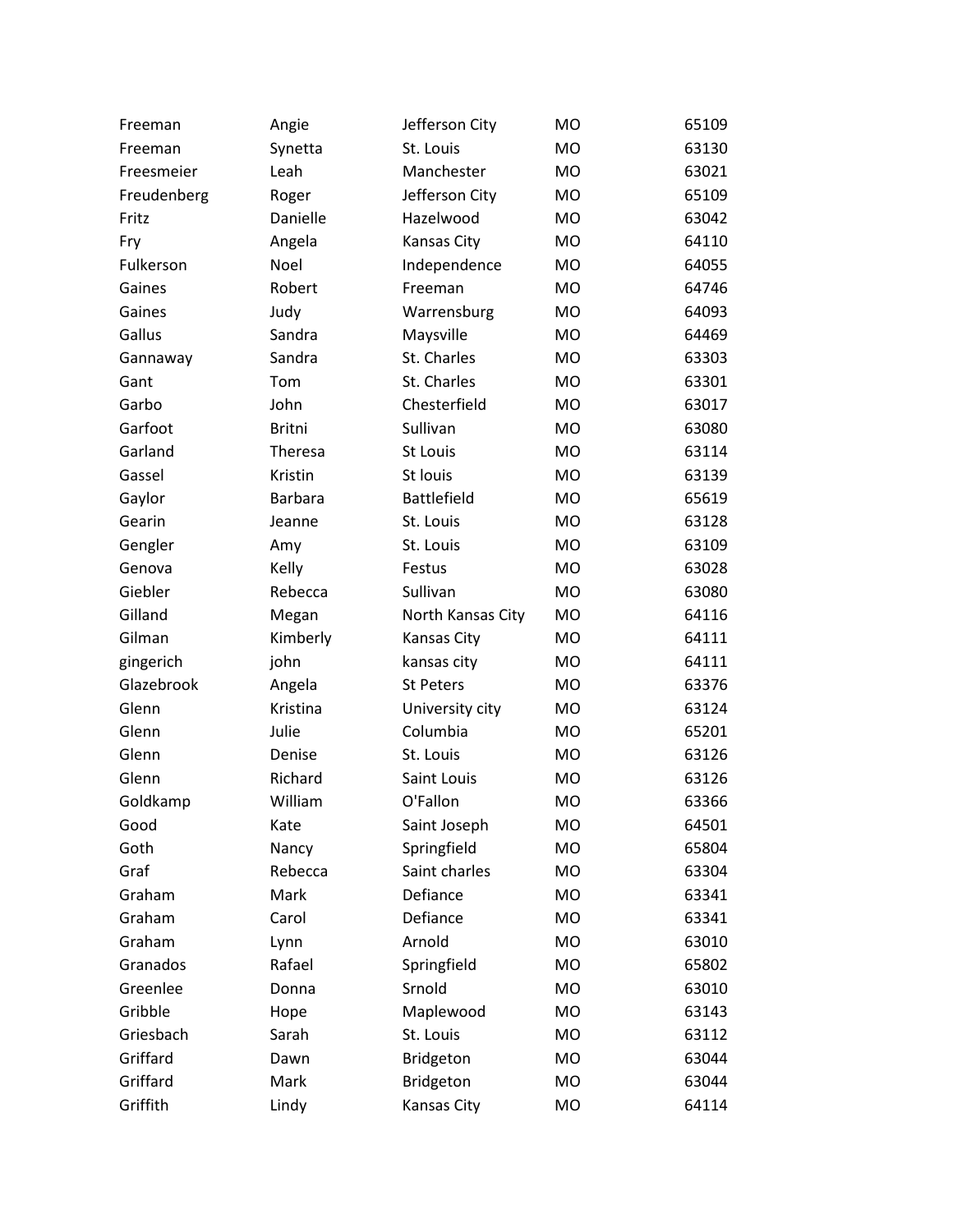| Griffiths     | Suzanne     | Brentwood             | <b>MO</b> | 63144 |
|---------------|-------------|-----------------------|-----------|-------|
| Grover        | Karen       | Wentzville            | <b>MO</b> | 63385 |
| Grupe         | Deborah     | Greendale             | <b>MO</b> | 63121 |
| Guenther      | Dan         | St. Louis             | <b>MO</b> | 63118 |
| Guentz        | Kathie      | Fenton                | <b>MO</b> | 63026 |
| Guess         | Pat         | St. Charles           | <b>MO</b> | 63304 |
| Guiett        | Katie       | <b>St Charles</b>     | <b>MO</b> | 63303 |
| Guillen       | Sherry      | JEFFERSON CITY        | <b>MO</b> | 65109 |
| Guth          | Stephanie   | Affton                | <b>MO</b> | 63123 |
| Guthrie       | Kevin       | Doniphan              | <b>MO</b> | 63935 |
| Haas          | Linda       | <b>Ballwin</b>        | <b>MO</b> | 63021 |
| Haessig       | Dave        | Saint Louis           | <b>MO</b> | 63109 |
| Hagedorn      | Mandy       | St. Louis             | <b>MO</b> | 63109 |
| Hageman-      |             |                       |           |       |
| Kieselhorst   | Anne        | Maplewood             | MO        | 63143 |
| Hail          | Robbins     | Osceola               | MO        | 64776 |
| Hale          | Jeff        | Doniphan              | <b>MO</b> | 63935 |
| Halek         | Cathleen    | St. Charles           | MO        | 63301 |
| Halford       | Linda       | Springfield           | <b>MO</b> | 65807 |
| Hall          | R           | Doniphan              | <b>MO</b> | 64110 |
| Hall          | Steffanie   | St. Louis             | <b>MO</b> | 63141 |
| Halley        | Jerry       | Doniphan              | MO        | 63935 |
| Hammann       | Teresa      | St. Peters            | <b>MO</b> | 63376 |
| Hanegan       | Jacquelyn   | <b>Ballwin</b>        | MO        | 63021 |
| Hanley        | Bill        | Rogersville           | <b>MO</b> | 65742 |
| Hanley        | Paula       | Rogersville           | MO        | 65742 |
| Hanneke       | Katherine   | <b>Webster Groves</b> | <b>MO</b> | 63119 |
| Hansen        | Cindy       | Owensville            | MO        | 65066 |
| Hanson        | Rachel      | <b>University Cit</b> | MO        | 63130 |
| Harmon        | Ellen       | High Ridge            | MO        | 63049 |
| <b>HARRIS</b> | <b>JACK</b> | <b>COLUMBIA</b>       | MO        | 65201 |
| Harris        | Donna       | <b>Branson</b>        | MO        | 65616 |
| Harris        | Mary Jo     | Saint Joseph          | MO        | 64506 |
| Harrison      | Katie       | Kansas City           | MO        | 64118 |
| Harrison      | Natasha     | washington            | MO        | 63090 |
| Hartwig       | Valerie     | Clayton               | MO        | 63105 |
| Harvey        | Ric         | St Louis              | MO        | 63114 |
| Harvey        | Patrick     | Saint Louis           | MO        | 63139 |
| Hatchett      | Karon       | St. Louis             | <b>MO</b> | 63105 |
| Haug          | Keir        | Saint Louis           | MO        | 63118 |
| Hawn          | Aaron       | Kansas City           | MO        | 64123 |
| Haye          | Harold      | Centerview            | MO        | 64019 |
| Heaton        | Laura       | Fenton                | MO        | 63026 |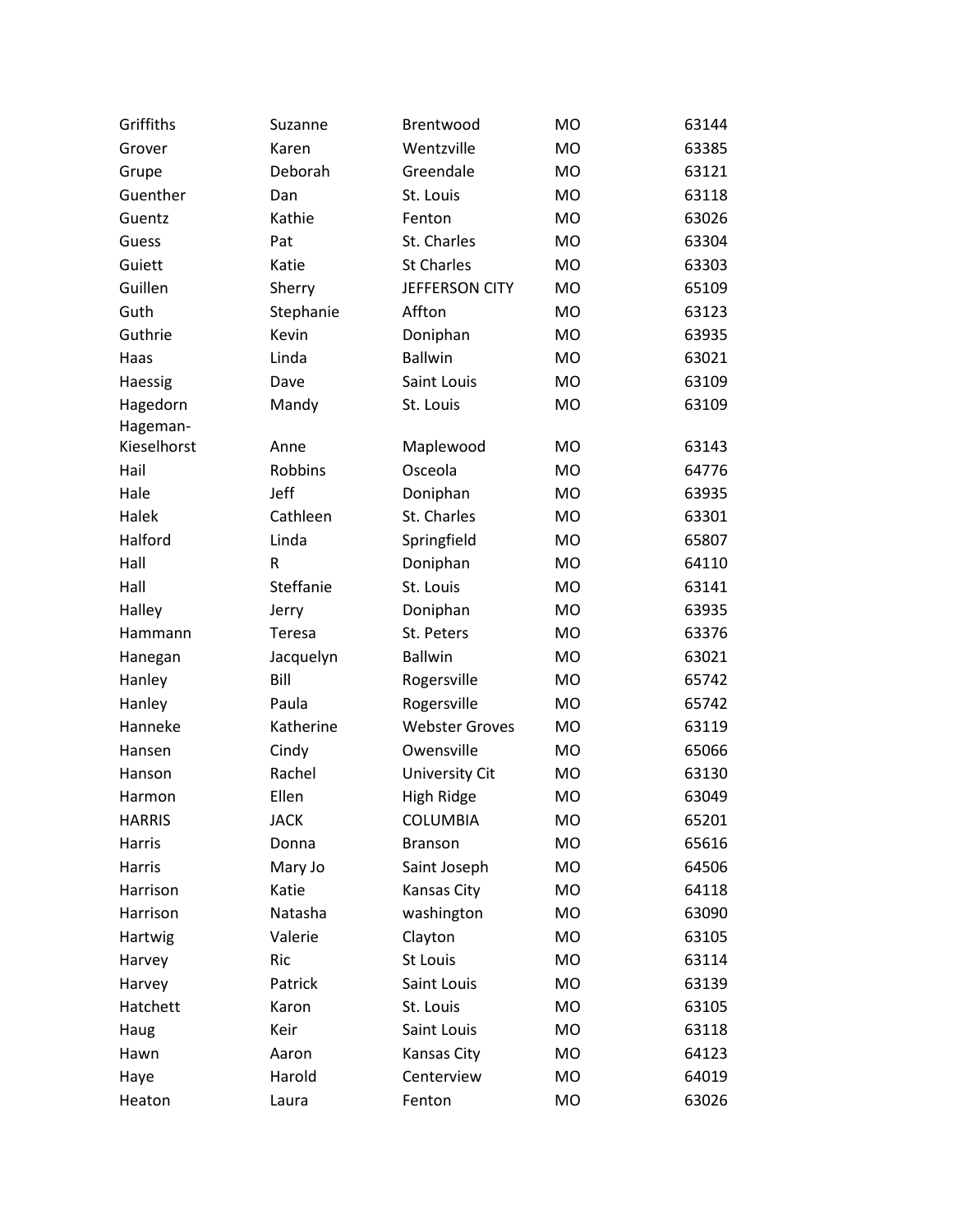| Heavner    | Emily        | O Fallon             | <b>MO</b> | 63366 |
|------------|--------------|----------------------|-----------|-------|
| Heberlie   | Annette      | Saint Louis          | <b>MO</b> | 63118 |
| Heimann    | Terri        | <b>Saint Charles</b> | <b>MO</b> | 63303 |
| Heinze     | Michael      | Kansas City          | <b>MO</b> | 64108 |
| Heisel     | Jen          | Eureka               | <b>MO</b> | 63025 |
| Hempen     | Paul         | <b>OFALLON</b>       | <b>MO</b> | 63368 |
| Henke      | <b>Miles</b> | St Ann               | <b>MO</b> | 63074 |
| Henke      | Matthew      | <b>Bonnots mill</b>  | <b>MO</b> | 65016 |
| Hentchel   | Linda        | St.Louis             | <b>MO</b> | 63125 |
| Herbig     | Andrew       | Saint Louis          | <b>MO</b> | 63143 |
| Hershey    | Nancy        | University City      | <b>MO</b> | 63132 |
| Hess       | Wes          | Festus               | <b>MO</b> | 63028 |
| hesser     | carolyn      | saint louis          | <b>MO</b> | 63139 |
| Heyman     | Sarah        | St. Louis            | <b>MO</b> | 63130 |
| Hezel      | Harriet      | St. Peters           | <b>MO</b> | 63376 |
| Hidalgo    | Janifer      | Mexico               | <b>MO</b> | 65265 |
| Hier       | Ann          | St. Louis            | <b>MO</b> | 63146 |
| Hill       | Mary         | Overland             | <b>MO</b> | 63114 |
| Hinkle     | Judy         | Bethany              | <b>MO</b> | 64424 |
| Hirsch     | Stephen      | Jefferson City       | <b>MO</b> | 65109 |
| Hite       | Ashley       | Saint Louis          | <b>MO</b> | 63146 |
| Hoagland   | Jessica      | Saint Louis          | <b>MO</b> | 63105 |
| Hoener     | Jaime        | Saint Charles        | <b>MO</b> | 63304 |
| Hoertel    | Christen     | St. Louis            | <b>MO</b> | 63109 |
| Hoffman    | Tracee       | St. Peters           | <b>MO</b> | 63376 |
| Hoffmann   | Lindsey      | Cottleville          | <b>MO</b> | 63304 |
| Hoffmann   | Michael      | St. Louis            | <b>MO</b> | 63139 |
| Hoffmann   | Mara         | St. Louid            | <b>MO</b> | 63139 |
| Hogan      | Sean         | Kansas City          | <b>MO</b> | 64118 |
| Hohl       | Cassandra    | <b>OFallon</b>       | <b>MO</b> | 63366 |
| Hollifield | Agnes        | St Louis             | <b>MO</b> | 63108 |
| Homa       | Jennifer     | Fenton               | <b>MO</b> | 63026 |
| Honkomp    | Dennis       | Florissant           | <b>MO</b> | 63034 |
| Hoopa      | George       | Springfield          | <b>MO</b> | 65802 |
| Horack     | Patricia     | St. Charles          | <b>MO</b> | 63303 |
| Horgan     | Maxine       | <b>Mountain View</b> | <b>MO</b> | 65548 |
| Horvatin   | Maria        | Cameron              | <b>MO</b> | 64429 |
| Hostetter  | Krista       | <b>Branson</b>       | <b>MO</b> | 65616 |
| Houdyshell | Lisa         | St Louis             | <b>MO</b> | 63123 |
| Howard     | Margaret     | Saint Louis          | <b>MO</b> | 63110 |
| Hrdlicka   | Paul         | Chesterfield         | <b>MO</b> | 63017 |
| Huels      | Becki        | <b>Ballwin</b>       | <b>MO</b> | 63021 |
| Huesgen    | Carmen       | Centerview           | <b>MO</b> | 64019 |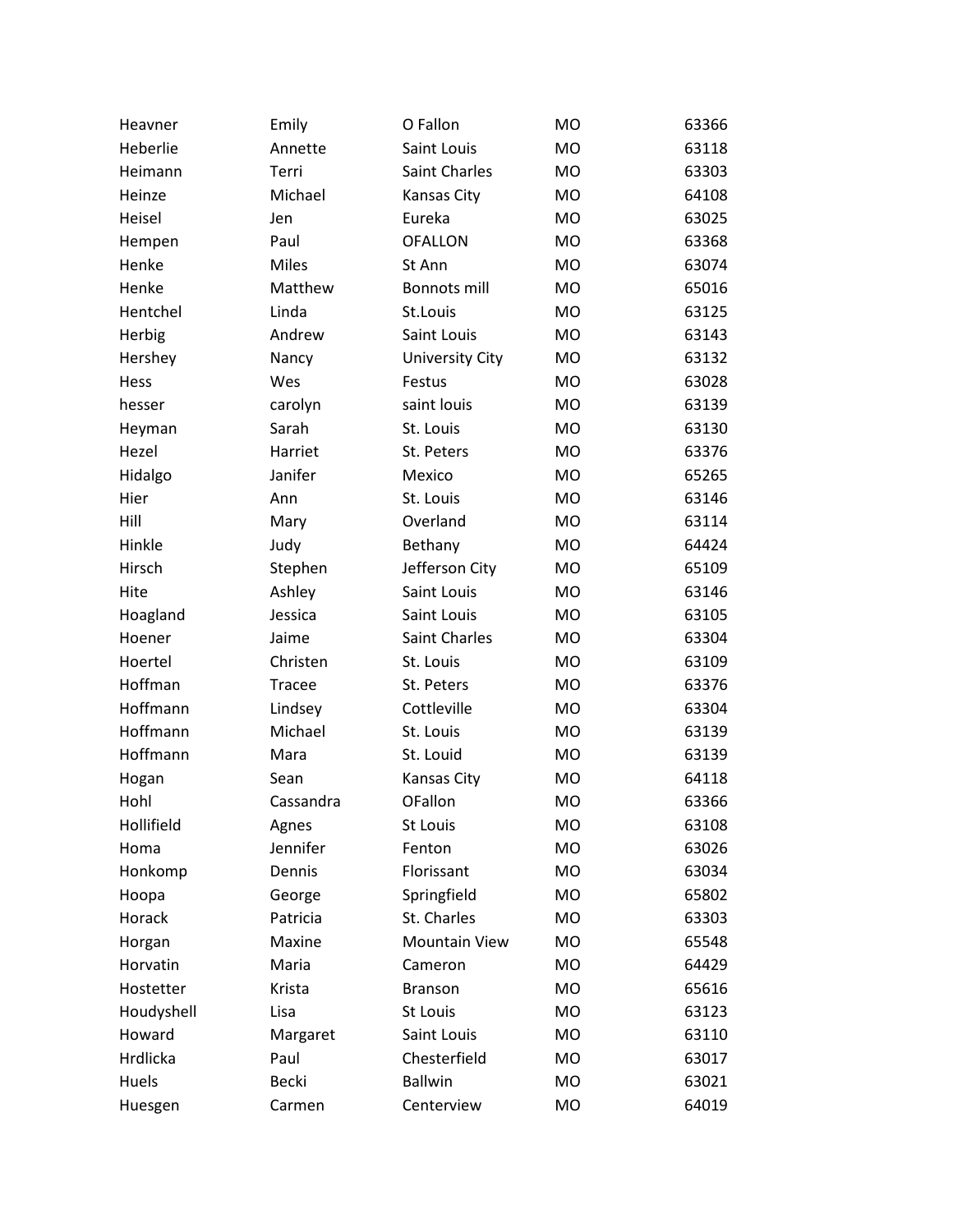| Huffman         | Kim            | Waynesville          | <b>MO</b> | 65583 |
|-----------------|----------------|----------------------|-----------|-------|
| Hughes          | Nichole        | Kansas City          | <b>MO</b> | 64158 |
| Hughes          | Amy            | St louis             | MO        | 63114 |
| Hulse           | Robin          | <b>Blue Springs</b>  | MO        | 64015 |
| Humphrey        | Lisa           | St. Louis            | <b>MO</b> | 63125 |
| Hunt            | Loretta        | St. Charles          | MO        | 63301 |
| Hurd            | Mark           | St. Louis            | <b>MO</b> | 63123 |
| Hurst           | Christopher    | Everton              | <b>MO</b> | 65646 |
| Hutson          | Stephanie      | Seymour              | <b>MO</b> | 65746 |
| Ikemeyer        | Nancy          | Olivette             | <b>MO</b> | 63132 |
| Ince            | Sussn          | Ozark                | <b>MO</b> | 65721 |
| Jackson         | Amanda         | Saint louis          | <b>MO</b> | 63123 |
| jackson         | suzanne        | Washington           | MO        | 63090 |
| Jacobi          | Dodie          | Kansas City          | MO        | 64109 |
| Jacobs          | Stephanie      | St. Louis            | <b>MO</b> | 63109 |
| James           | Paula          | Ofallon              | <b>MO</b> | 63366 |
| Jamison         | Ben            | Lee's Summit         | <b>MO</b> | 64081 |
| Jamison         | Atkins         | Hollister            | <b>MO</b> | 65672 |
| Jansen          | Nicole         | St. Louis            | <b>MO</b> | 63139 |
| Jesse           | Susan          | Fenton               | <b>MO</b> | 63026 |
| Jimenez         | Felicia        | St peters            | MO        | 63376 |
| johner          | Christopher    | louisiana            | <b>MO</b> | 63353 |
| Johnson         | Richard        | North Kansas City    | <b>MO</b> | 64116 |
| Johnson         | Stephen H      | Columbia             | <b>MO</b> | 65203 |
| Johnson         | Cinnamon       | O'FALLON             | MO        | 63368 |
| Johnson         | Timothy        | Springfield          | MO        | 65807 |
| Johnston        | Craig          | St. Louis            | <b>MO</b> | 63021 |
| Johnston        | Kelly          | Steelville           | MO        | 65565 |
| Jokisch         | Julie          | St.Louis             | <b>MO</b> | 63119 |
| Jonas           | Christian      | Florissant           | <b>MO</b> | 63031 |
| Jones           | Victoria       | Republic             | MO        | 65738 |
| Jones           | Ray            | Lampe                | <b>MO</b> | 65681 |
| Joyce           | Karen          | Dardenne Prairie     | MO        | 63368 |
| Kaiser          | Sue            | St. Louis            | MO        | 63144 |
| Kanning         | Kelly          | Ofallon              | MO        | 63368 |
| Karkoski        | Ann            | Crestwood            | MO        | 63126 |
| Katzenmeyer     | Lillian        | Ladue                | MO        | 63124 |
| Kaut            | Elena          | <b>Mountain View</b> | MO        | 65548 |
| Kaveler         | Devin          | Tracy                | MO        | 64079 |
| keeney          | becky          | berger               | MO        | 63014 |
| Keeven          | Paul           | St. Louis            | MO        | 63110 |
| <b>KELLEHER</b> | <b>MAUREEN</b> | <b>ST LOUIS</b>      | MO        | 63114 |
| Kelly-Wright    | Connor         | Lee's Summit         | MO        | 64081 |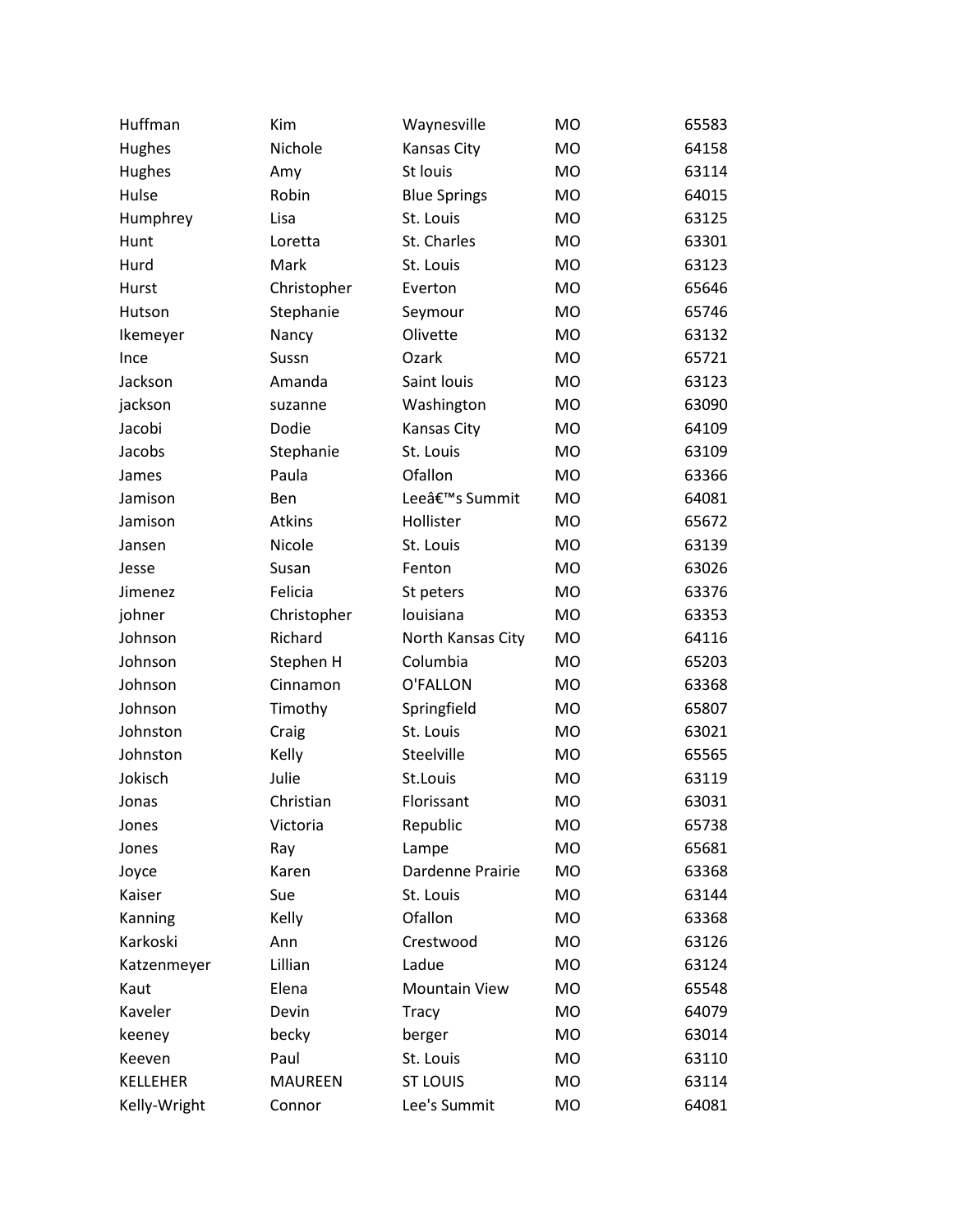| Kennebeck      | Irma         | St. Louis                | <b>MO</b>      | 63126 |
|----------------|--------------|--------------------------|----------------|-------|
| Ker            | Denis        | Fenton                   | <b>MO</b>      | 63026 |
| Ketzer         | Amanda       | St. Peters               | <b>MO</b>      | 63376 |
| Kezele         | Jennifer     | <b>St Charles</b>        | <b>MO</b>      | 63303 |
| Kimbrough      | Christina    | <b>House Springs</b>     | <b>MO</b>      | 63051 |
| King           | <b>Brian</b> | Lees Summit              | <b>MO</b>      | 64081 |
| King           | Ryan         | St. Louis                | <b>MO</b>      | 63109 |
| King           | Kathy        | Arnold                   | <b>MO</b>      | 63010 |
| klauke         | mary         | Chesterfield             | M <sub>O</sub> | 63017 |
| Klein          | Amy          | St Louis                 | <b>MO</b>      | 63118 |
| Klepper        | Robert       | Webster groves           | <b>MO</b>      | 63119 |
| klepper        | nancy        | <b>Webster Groves</b>    | <b>MO</b>      | 63119 |
| Knauf          | Victoria     | <b>Saint Charles</b>     | <b>MO</b>      | 63301 |
| Knoll          | Liz          | <b>Webster Groves</b>    | <b>MO</b>      | 63119 |
| Knollhoff      | Cynthia      | Lonedell                 | <b>MO</b>      | 63060 |
| Kohn           | Sophie       | St Louis                 | <b>MO</b>      | 63139 |
| <b>Kokenis</b> | Leigh        | Arnold                   | <b>MO</b>      | 63010 |
| Kolde          | <b>Brian</b> | St. Louis                | <b>MO</b>      | 63104 |
| Komlose        | Jeanne       | Hazelwood                | <b>MO</b>      | 63042 |
| kruchowski     | carol        | overland                 | <b>MO</b>      | 63114 |
| Krusa          | <b>Beth</b>  | Saint Louis              | <b>MO</b>      | 63116 |
| Kucera         | David        | <b>Billings</b>          | <b>MO</b>      | 65610 |
| Kuehl          | Dan          | St. Louis                | <b>MO</b>      | 63119 |
| Kuessner       | Sara         | St louis                 | <b>MO</b>      | 63123 |
| Kuhlmann       | Andrew       | Saint Louis              | <b>MO</b>      | 63125 |
| Kulpa          | Α            | Cabool                   | <b>MO</b>      | 65689 |
| Kusnierkiewicz | Eric         | <b>St Louis</b>          | <b>MO</b>      | 63130 |
| Lacoss-Arnold  | Jason        | <b>Saint Peters</b>      | <b>MO</b>      | 63376 |
| Lacy           | Linda        | <b>Excelsior Springs</b> | <b>MO</b>      | 64024 |
| Lange          | Jean         | Florissant               | <b>MO</b>      | 63033 |
| Lanius II      | Larry        | St Louis                 | MO             | 63110 |
| Lankford       | Jane         | Warrensburg              | MO             | 64093 |
| Lankford       | Anne         | St. Louis                | MO             | 63118 |
| LaPlant        | Debbie       | Fenton                   | <b>MO</b>      | 63026 |
| LaRue          | Amy          | St. Louis                | MO             | 63109 |
| LaTurno        | Michael      | Affton                   | MO             | 63123 |
| Laub           | William      | St. Louis                | MO             | 63125 |
| Lauf           | Adrienne     | Brentwood                | MO             | 63144 |
| Laurie         | Sandra       | <b>Ballwin</b>           | MO             | 63021 |
| Lawler         | John         | St. Louis                | MO             | 63139 |
| Laws           | Amanda       | Kansas City              | <b>MO</b>      | 64111 |
| Laws           | William      | Kansas City              | MO             | 64171 |
| Leblanc        | mary         | Saint louis              | MO             | 63125 |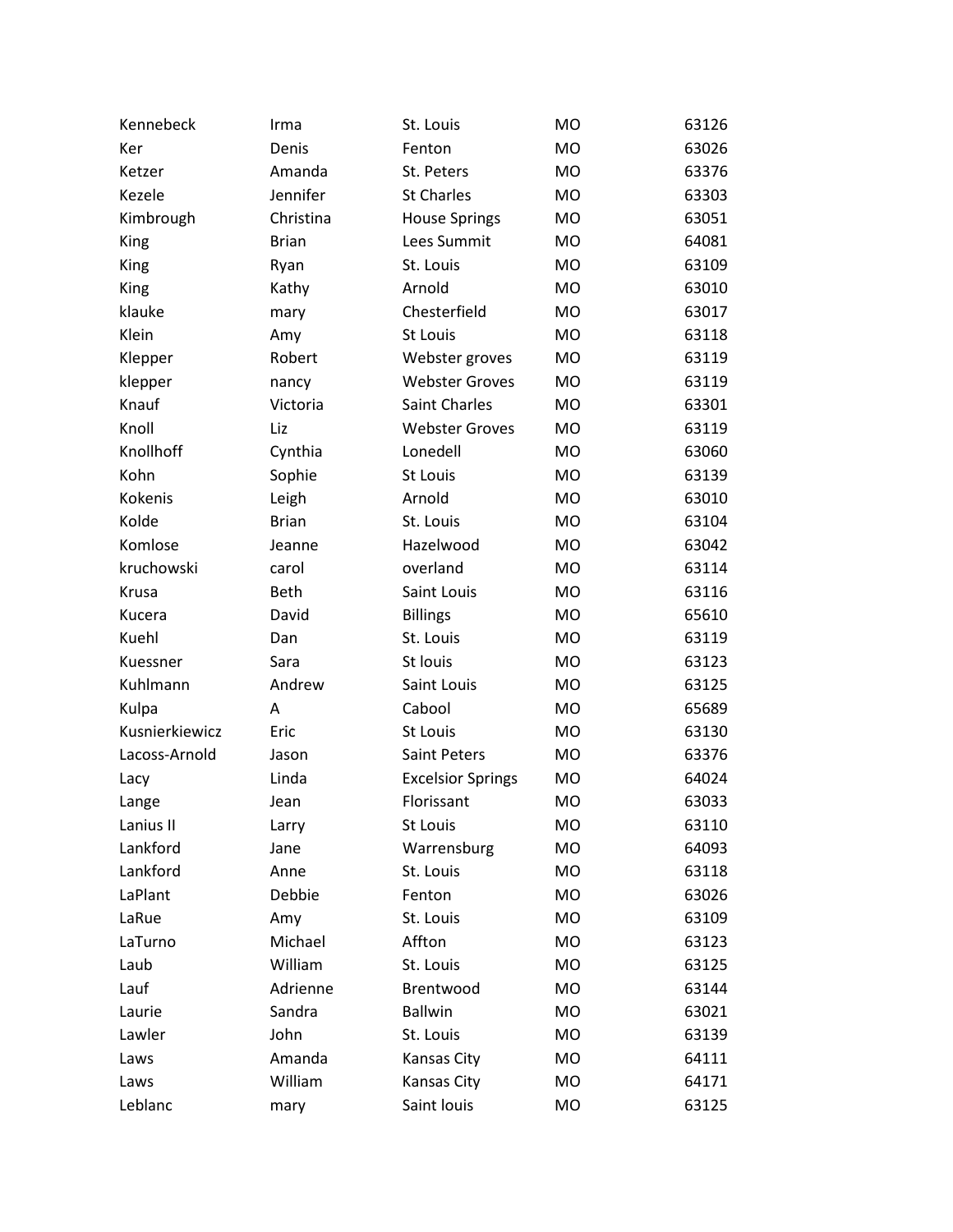| Lehan        | Angela         | Overland                | MO        | 63114 |
|--------------|----------------|-------------------------|-----------|-------|
| Lehnig-Bouge | Julie          | New Haven               | <b>MO</b> | 63068 |
| lemon        | liza           | st. louis               | <b>MO</b> | 63130 |
| Leonard      | Lance          | Saint Joseph            | <b>MO</b> | 64507 |
| Leonard      | Judith         | Festus                  | <b>MO</b> | 63028 |
| Leonard      | Katie          | Saint peters            | <b>MO</b> | 63376 |
| Lerche       | Shirley        | Saint Louis             | <b>MO</b> | 63139 |
| Leu          | Kelsie         | Pevely                  | <b>MO</b> | 63070 |
| Leverenz     | Arthur         | St. Louis               | <b>MO</b> | 63109 |
| Lindberg     | Christina      | Arnold                  | <b>MO</b> | 63010 |
| Linville     | Judi           | St. Louis               | <b>MO</b> | 63121 |
| Lira         | <b>Nicolas</b> | Kansas City             | MO        | 64109 |
| Little       | Suzanne        | Washington              | <b>MO</b> | 63090 |
| Lobbig       | David          | <b>Richmond Heights</b> | <b>MO</b> | 63117 |
| Lockwood     | William        | Jefferson City          | <b>MO</b> | 65109 |
| Loehr        | Dawn           | St. Louis               | <b>MO</b> | 63130 |
| Lollis       | Angela         | Greenwood               | MO        | 64034 |
| Long         | Sherry         | Saint Peters            | <b>MO</b> | 63376 |
| Long         | Scott          | St. Charles             | <b>MO</b> | 63303 |
| Lonjers      | Corey          | St. Joseph              | MO        | 64505 |
| Lore         | Alexandria     | Bourbon                 | <b>MO</b> | 65441 |
| Lore         | Caitlin        | Saint Louis             | <b>MO</b> | 63139 |
| Lorenzini    | Michele        | Saint Louis             | <b>MO</b> | 63123 |
| Luckert      | Aaron          | <b>NKC</b>              | <b>MO</b> | 64116 |
| Luettecke    | Anastasia      | High Ridge              | <b>MO</b> | 63049 |
| Lusch        | Sara           | Affton                  | <b>MO</b> | 63123 |
| Lusher       | Steven         | Rolla                   | <b>MO</b> | 65401 |
| Luster       | Kerry          | St. Louis               | <b>MO</b> | 63128 |
| M            | ammy           | newtonia                | <b>MO</b> | 64886 |
| Maddock      | Ryan           | <b>Kansas City</b>      | <b>MO</b> | 64114 |
| Madras       | John           | Jefferson City          | MO        | 65109 |
| Madrigal     | Fallon         | Kansas city             | <b>MO</b> | 64116 |
| Mahon        | Colleen        | Fayette                 | MO        | 65248 |
| Maldonado    | Sera           | Springfield             | MO        | 65804 |
| Manda        | Dana           | O'Fallon                | MO        | 63366 |
| Mangiore     | Daniela        | St. Louis               | MO        | 63123 |
| Marcum       | Larry          | Salem                   | MO        | 65560 |
| Marion       | Phyllis        | St. Louis               | MO        | 63119 |
| Marlin       | William        | Saint Joseph            | MO        | 64505 |
| Marsalek     | Abby           | St. Louis               | MO        | 63026 |
| Marshall     | Jennifer       | Saint Charles           | <b>MO</b> | 63301 |
| Martel       | Ann            | Wildwood                | MO        | 63011 |
| Martin       | Frances        | St Louis                | MO        | 63130 |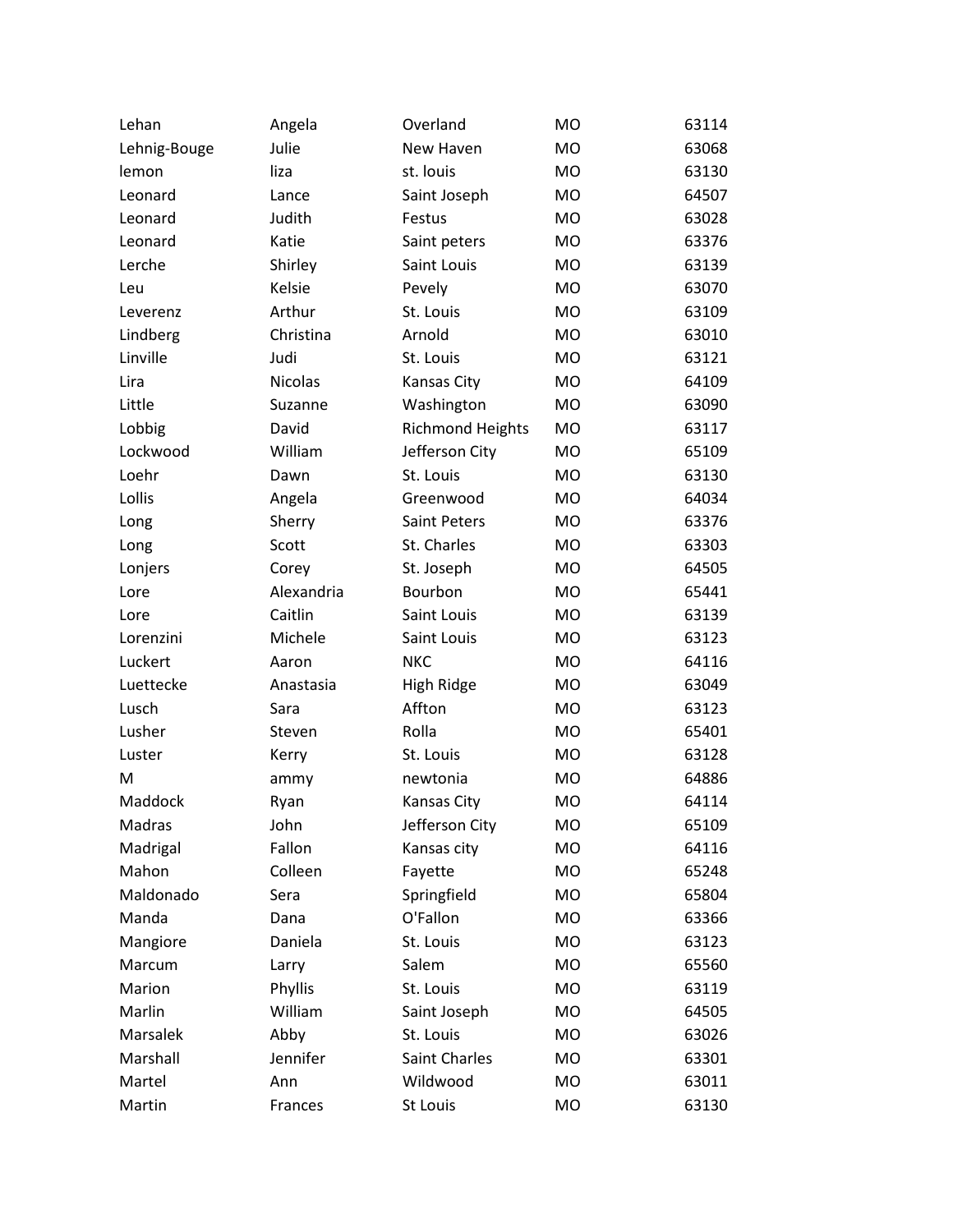| Martin     | Diane        | <b>St Charles</b>       | <b>MO</b> | 63301 |
|------------|--------------|-------------------------|-----------|-------|
| Martin     | Lee          | Centralia               | <b>MO</b> | 65240 |
| Martin     | <b>Brian</b> | Berkeley                | <b>MO</b> | 63134 |
| Matthews   | Patricia     | O'Fallon                | <b>MO</b> | 63366 |
| Maue       | Rebecca      | St. Louis               | <b>MO</b> | 63123 |
| McAfee     | Sara         | Kansas City             | <b>MO</b> | 64137 |
| McAnally   | <b>Brea</b>  | St Louis                | <b>MO</b> | 63118 |
| Mccaslin   | Paul         | Fenton                  | <b>MO</b> | 63026 |
| McClain    | Kim          | St. Louis               | <b>MO</b> | 63110 |
| McClane    | Jenna        | Kansas City             | <b>MO</b> | 64151 |
| McCluer    | Michelle     | OFallon                 | <b>MO</b> | 63368 |
| McClymont  | Shelah       | St. Louis               | <b>MO</b> | 63122 |
| McCool     | Ronya        | St. Louis               | <b>MO</b> | 63104 |
| McCord     | Kelsey       | High Ridge              | <b>MO</b> | 63049 |
| McCoy      | Lauren       | <b>University City</b>  | <b>MO</b> | 63130 |
| McCrary    | Carrie       | St. Peters              | <b>MO</b> | 63376 |
| Mccraw     | Douglas      | Saint louis             | <b>MO</b> | 63128 |
| McCune     | Paul         | Springfield             | <b>MO</b> | 65814 |
| McDaneld   | Dylan        | <b>Maryland Heights</b> | <b>MO</b> | 63043 |
| McDonald   | Matt         | Independence            | <b>MO</b> | 64055 |
| McDowell   | Angela       | Saint Clair             | <b>MO</b> | 63077 |
| Mcelwain   | Justin       | Columbia                | <b>MO</b> | 65203 |
| McGonagle  | Kim          | Kirkwood                | <b>MO</b> | 63122 |
| McIlvaney  | Nancy        | Saint Louis             | <b>MO</b> | 63130 |
| Mckee      | Samuel       | Columbia                | <b>MO</b> | 65202 |
| McKindley  | Linda        | St Louis                | <b>MO</b> | 63118 |
| McMurphy   | Danny        | Sullivan                | <b>MO</b> | 63080 |
| Mcpheeters | Jonathan     | Kirkwood                | <b>MO</b> | 63122 |
| Meakim     | John         | Manchester              | <b>MO</b> | 63021 |
| Meakim     | Gay          | Manchester              | <b>MO</b> | 63021 |
| Meerian    | Michael      | Kansas Ctiy             | <b>MO</b> | 64118 |
| Meinkoth   | Mike         | Jefferson City          | MO        | 65101 |
| Menke      | Peggy        | Berger                  | MO        | 63014 |
| Mense      | Diane        | Wentzville              | <b>MO</b> | 63385 |
| mericle    | karen        | fenton                  | <b>MO</b> | 63026 |
| Messmore   | Rowena       | St. Louis               | <b>MO</b> | 63110 |
| Metze      | Rachel       | Ellisville              | <b>MO</b> | 63011 |
| Meyer      | Timothy      | St. Louis               | <b>MO</b> | 63109 |
| Meyer      | Stephanie    | Owensville              | <b>MO</b> | 65066 |
| Meyer      | Karen        | St. Louis               | <b>MO</b> | 63146 |
| Meyers     | Gary         | Camden Point            | <b>MO</b> | 64018 |
| Michael    | Amy          | Kirkwood                | <b>MO</b> | 63122 |
| Miller     | Jeffrey      | Lake Saint Louis        | MO        | 63367 |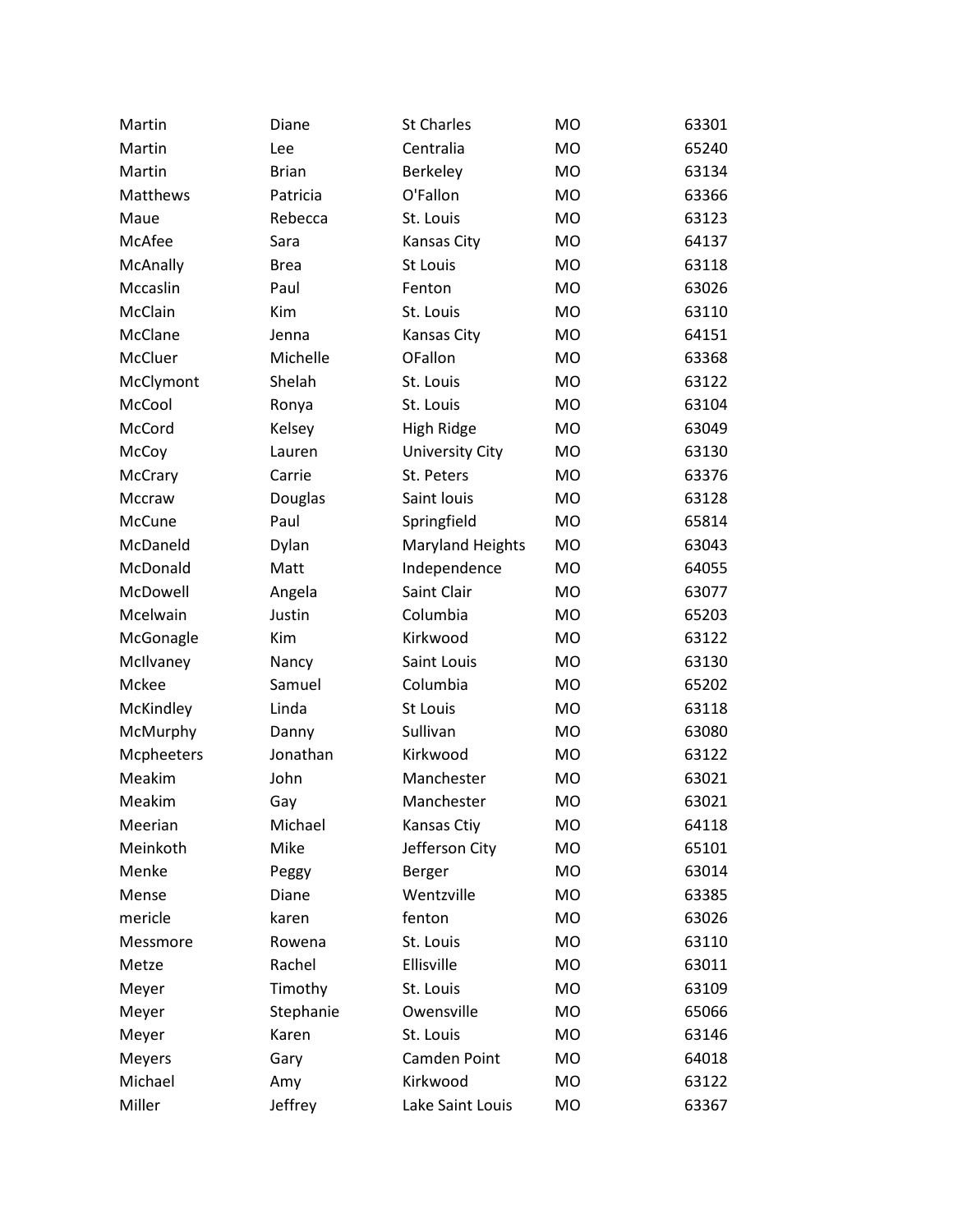| Miller        | Andrea         | Florissant       | M <sub>O</sub> | 63031 |
|---------------|----------------|------------------|----------------|-------|
| Miller        | Morgan         | Kansas City      | <b>MO</b>      | 64116 |
| mills         | jerry          | liberty          | <b>MO</b>      | 64068 |
| Mills         | Sheila         | Lonedell         | <b>MO</b>      | 63060 |
| Mitchell      | Kat            | Kansas City      | <b>MO</b>      | 64110 |
| Moeller       | Eric           | Springfield      | <b>MO</b>      | 65809 |
| Monroe        | Karen          | Redford          | <b>MO</b>      | 63665 |
| Moore         | Vicky          | Eureka           | <b>MO</b>      | 63025 |
| Moore         | John           | Ste genevieve    | MO             | 63670 |
| Moore         | Penny          | Imperial         | <b>MO</b>      | 63052 |
| moore         | pat            | fredericktown    | <b>MO</b>      | 63645 |
| Moran         | Denise         | Saint Louis      | <b>MO</b>      | 63139 |
| Morey         | Craig          | Kansas City      | <b>MO</b>      | 64113 |
| Morgan        | Susan          | Springfield      | <b>MO</b>      | 65807 |
| Morgan        | Lisa           | Arnold           | <b>MO</b>      | 63010 |
| Mori          | Atsuki         | Warrensburg      | <b>MO</b>      | 64093 |
| <b>Morris</b> | Sharon         | St Louis         | <b>MO</b>      | 63125 |
| Morton        | Colette        | St. Louis        | <b>MO</b>      | 63112 |
| Mosley        | Heather        | St. Louis        | <b>MO</b>      | 63139 |
| Moylan        | Mary Ellen     | Ferguson         | <b>MO</b>      | 63135 |
| Mueller       | Sandra         | St. Louis        | <b>MO</b>      | 63125 |
| Mueller       | Gary           | Clark            | <b>MO</b>      | 65243 |
| Mulanax       | Erin           | Overland         | <b>MO</b>      | 63114 |
| Muller        | Virginia       | Columbia         | <b>MO</b>      | 65203 |
| Mullikin      | Jennifer       | St. Louis        | <b>MO</b>      | 63139 |
| Munoz         | Megan          | St. Louis        | <b>MO</b>      | 63111 |
| Murillo       | Tiphany        | Old Appleton     | <b>MO</b>      | 63770 |
| Murphy        | Joseph         | Fenton           | <b>MO</b>      | 63026 |
| Murphy        | <b>Bradley</b> | Saint louis      | <b>MO</b>      | 63125 |
| Murphy        | Kay            | Des Peres        | <b>MO</b>      | 63131 |
| Murray        | Jordan         | Clever           | <b>MO</b>      | 65631 |
| <b>Myers</b>  | Angela         | Dardenne Prairie | <b>MO</b>      | 63368 |
| Nakahodo      | Kim            | Kasnas City      | MO             | 64119 |
| Nau           | Sam            | Lees Summit      | <b>MO</b>      | 64082 |
| Navarro       | Heather        | Saint Louis      | MO             | 63112 |
| <b>Neely</b>  | David          | Columbia         | <b>MO</b>      | 65201 |
| <b>Neff</b>   | Thomas         | Kansas City      | MO             | 64113 |
| nemeth        | chris          | kansas city      | <b>MO</b>      | 64111 |
| <b>Neuman</b> | Laura          | St. Louis        | MO             | 63124 |
| Newbold       | <b>Barbara</b> | Saint Clair      | <b>MO</b>      | 63077 |
| newbound      | lori           | owensville       | MO             | 65066 |
| Newman        | Charles        | Marionville      | <b>MO</b>      | 65705 |
| Nichols       | Bill           | Platte Woods     | MO             | 64151 |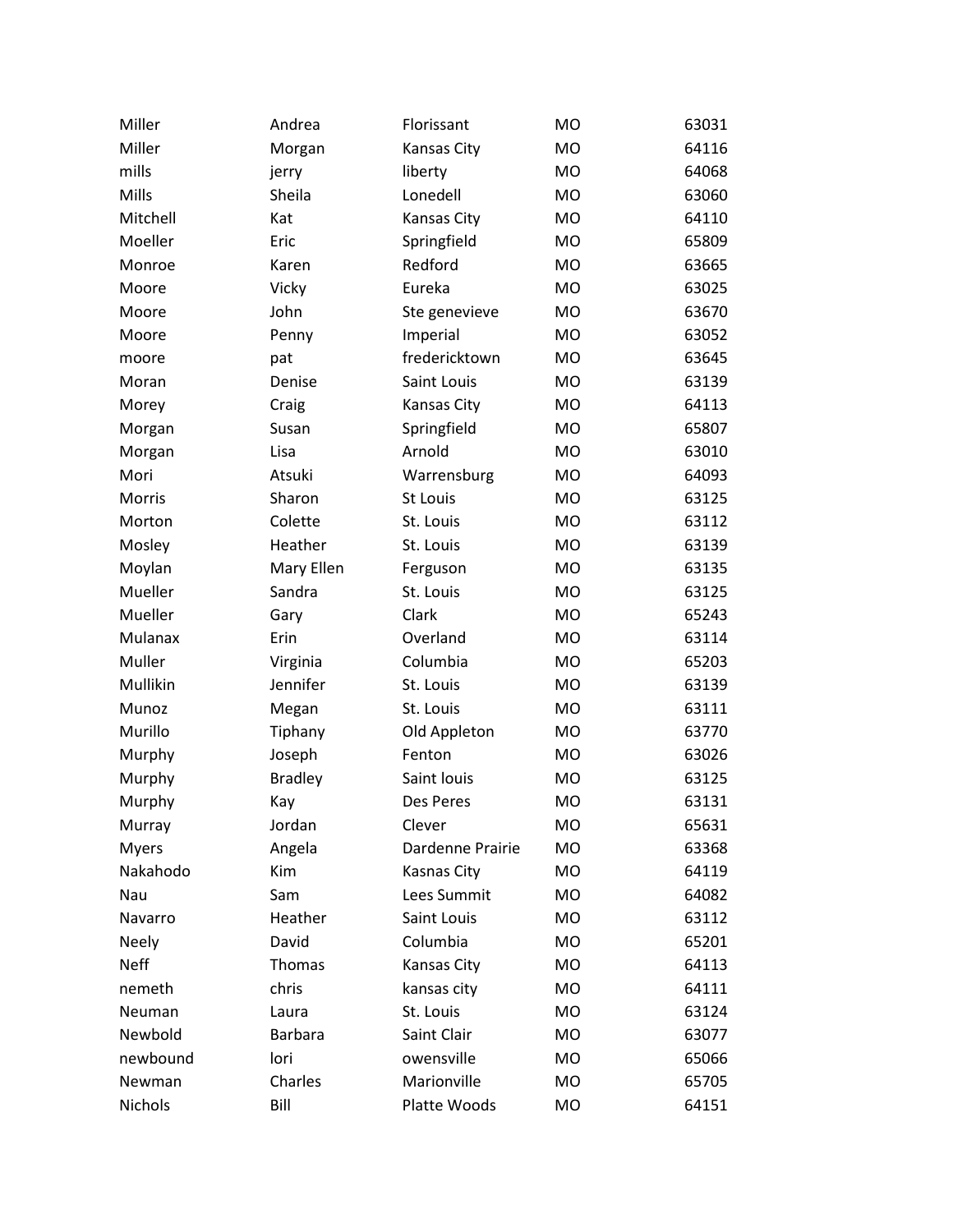| <b>Nickles</b>  | Jesse          | Springfield             | <b>MO</b> | 65807 |
|-----------------|----------------|-------------------------|-----------|-------|
| Nord            | Karen          | St. Louis               | <b>MO</b> | 63123 |
| Novotny         | Melissa        | Imperial                | <b>MO</b> | 63052 |
| Nowlin          | Derrick        | Springfield             | <b>MO</b> | 65807 |
| <b>Nuckolls</b> | Paul           | Saint Louis             | <b>MO</b> | 63129 |
| Null            | John           | St. Louis               | <b>MO</b> | 63116 |
| Nuspl           | Michelle       | <b>Ballwin</b>          | <b>MO</b> | 63021 |
| O'Neal          | Rodney         | Saint Charles           | <b>MO</b> | 63301 |
| Oakley          | Heather        | Wentzville              | <b>MO</b> | 63385 |
| Oberkrom        | Jean           | <b>Bonne Terre</b>      | <b>MO</b> | 63628 |
| Odom            | <b>Bob</b>     | Doniphan                | <b>MO</b> | 63935 |
| O'Gorman        | Margaret       | St. Louis               | <b>MO</b> | 63117 |
| Oksner          | Robert         | Saint Louis             | <b>MO</b> | 63108 |
| Olivo           | Peter          | St. Louis               | <b>MO</b> | 63118 |
| Olson           | Kevin          | <b>Byrnes Mill</b>      | <b>MO</b> | 63051 |
| OReilly         | Charlie        | Nixa                    | <b>MO</b> | 65714 |
| Orlowski        | Kathy          | <b>Maryland Heights</b> | <b>MO</b> | 63043 |
| Orr             | Richard        | St. Charles             | <b>MO</b> | 63303 |
| Otoole          | Lynn           | <b>Walnut Grove</b>     | <b>MO</b> | 65770 |
| Ott             | Deborah        | Wentzville              | <b>MO</b> | 63385 |
| Owens           | Laura          | High Ridge              | <b>MO</b> | 63049 |
| Owens           | <b>Brian</b>   | St louis                | <b>MO</b> | 63128 |
| Ozmat           | Haley          | Wildwood                | <b>MO</b> | 63040 |
| Pardini         | Eleanor        | Maplewood               | <b>MO</b> | 63143 |
| Park            | Holli          | St. Joseph              | <b>MO</b> | 64501 |
| Park            | Gary           | Belton                  | <b>MO</b> | 64012 |
| Parker          | <b>Barbara</b> | Springfield             | <b>MO</b> | 65804 |
| Parsons         | Kate           | Saint Louis             | <b>MO</b> | 63123 |
| Parsons         | Debbie         | Imperial                | <b>MO</b> | 63052 |
| Pathak          | Cassidy        | ballwin                 | <b>MO</b> | 63021 |
| Patterson       | Anne           | St. Louis               | MO        | 63139 |
| Patton          | Shari          | Fenton                  | MO        | 63026 |
| Paule           | Zachary        | St. Louis               | <b>MO</b> | 63119 |
| Paxton          | Ethan          | Lee's Summit            | <b>MO</b> | 64063 |
| Payne           | Julie          | <b>St Charles</b>       | <b>MO</b> | 63301 |
| <b>PAYTON</b>   | JAMES          | <b>FLORISSANT</b>       | <b>MO</b> | 63033 |
| Payton          | Renee          | St Louis                | <b>MO</b> | 63116 |
| Pearman         | Jamie          | Nixa                    | <b>MO</b> | 65714 |
| Peck            | Colleen        | St. Louis               | <b>MO</b> | 63104 |
| Peery           | Tessla         | Kansas City             | MO        | 64118 |
| Peimann         | Christine      | Saint louis             | <b>MO</b> | 63108 |
| Perrin          | Richard        | Clayton                 | <b>MO</b> | 63105 |
| Petersen        | Elizabeth      | Wildwood                | MO        | 63005 |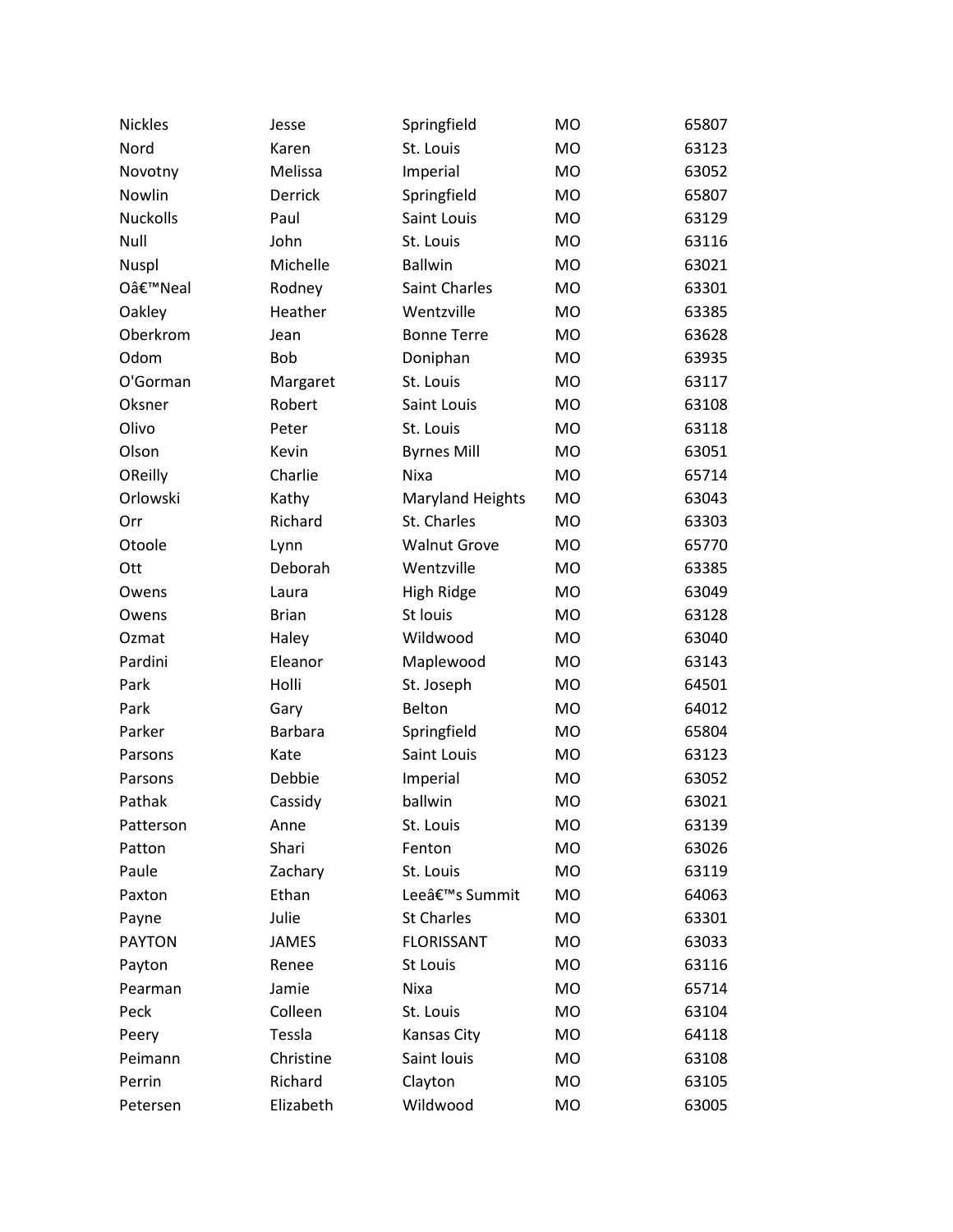| Petersen   | Nancy          | Farmington           | <b>MO</b> | 63640 |
|------------|----------------|----------------------|-----------|-------|
| Petty      | Erin           | St. Charles          | <b>MO</b> | 63301 |
| Piffel     | Kate           | Fenton               | <b>MO</b> | 63026 |
| Pini       | Trista         | St. Charles          | <b>MO</b> | 63304 |
| Pinkstaff  | Laura          | Wildwood             | <b>MO</b> | 63038 |
| Pistole    | Chris          | Joplin               | <b>MO</b> | 64804 |
| Pitts      | David          | Springfield          | <b>MO</b> | 65807 |
| Ponder     | Gregory        | Doniphan             | <b>MO</b> | 63935 |
| Potter     | Rita           | Strafford            | <b>MO</b> | 65757 |
| Pratt      | Robert         | Kansas City          | <b>MO</b> | 64134 |
| Pritchett  | <b>Trina</b>   | Pilot knob           | <b>MO</b> | 63663 |
| Pritt      | Joyce          | St. Charles          | <b>MO</b> | 63303 |
| Pritt      | Amy            | Wentzville           | <b>MO</b> | 63385 |
| probst     | paul           | webster groves       | <b>MO</b> | 63119 |
| Prost      | Andrew         | <b>Weldon Spring</b> | <b>MO</b> | 63304 |
| Provasnik  | Daniel         | DeSoto               | <b>MO</b> | 63020 |
| Province   | Tabitha        | Pevely               | <b>MO</b> | 63070 |
| Pruett     | Matthew        | St. Charles          | <b>MO</b> | 63304 |
| Pryor      | Cynthia        | <b>Boss</b>          | <b>MO</b> | 65440 |
| Raddle     | Dennis         | Cape Girardeau       | <b>MO</b> | 63701 |
| Raddle     | Amy            | Cape Girardeau       | <b>MO</b> | 63701 |
| Ragland    | Gwendolyn      | Clayton              | <b>MO</b> | 63105 |
| Railey     | Garrett        | Saint louis          | <b>MO</b> | 63123 |
| Rainey     | Claudia        | Springfield          | <b>MO</b> | 65804 |
| Rainwater  | Samantha       | St Louis             | <b>MO</b> | 63143 |
| Rakers     | Krista         | Saint Louis          | <b>MO</b> | 63116 |
| Randles    | Amy            | Kirkwood             | <b>MO</b> | 63122 |
| RÃo        | Robert         | Richland             | <b>MO</b> | 65556 |
| Rapisardo  | Donna          | Crestwood            | <b>MO</b> | 63126 |
| Ray        | <b>Barbara</b> | Hazelwood            | <b>MO</b> | 63042 |
| Reifsteck  | Kristine       | St. Louis            | MO        | 63114 |
| Renkey     | Deb            | St. Charles          | <b>MO</b> | 63303 |
| Reuter     | Libby          | St Louis             | <b>MO</b> | 63104 |
| Reynolds   | Leann          | Ozark                | <b>MO</b> | 65721 |
| Rhodes     | <b>Barb</b>    | Warrensburg          | <b>MO</b> | 64093 |
| Rice       | Chr>stine      | Cape Girardeau       | MO        | 63701 |
| Richard    | Kayla          | St.louis             | <b>MO</b> | 63125 |
| Richardson | Robin          | Saint Peters         | <b>MO</b> | 63376 |
| Richars    | Sari           | Festus               | <b>MO</b> | 63028 |
| Richter    | Lane           | <b>St Louis</b>      | <b>MO</b> | 63109 |
| Rieman     | Elizabeth      | Columbia             | <b>MO</b> | 65203 |
| Ringenberg | Thomas         | Kansas City          | MO        | 64110 |
| Rizzo      | Amy            | Kansas City          | MO        | 64112 |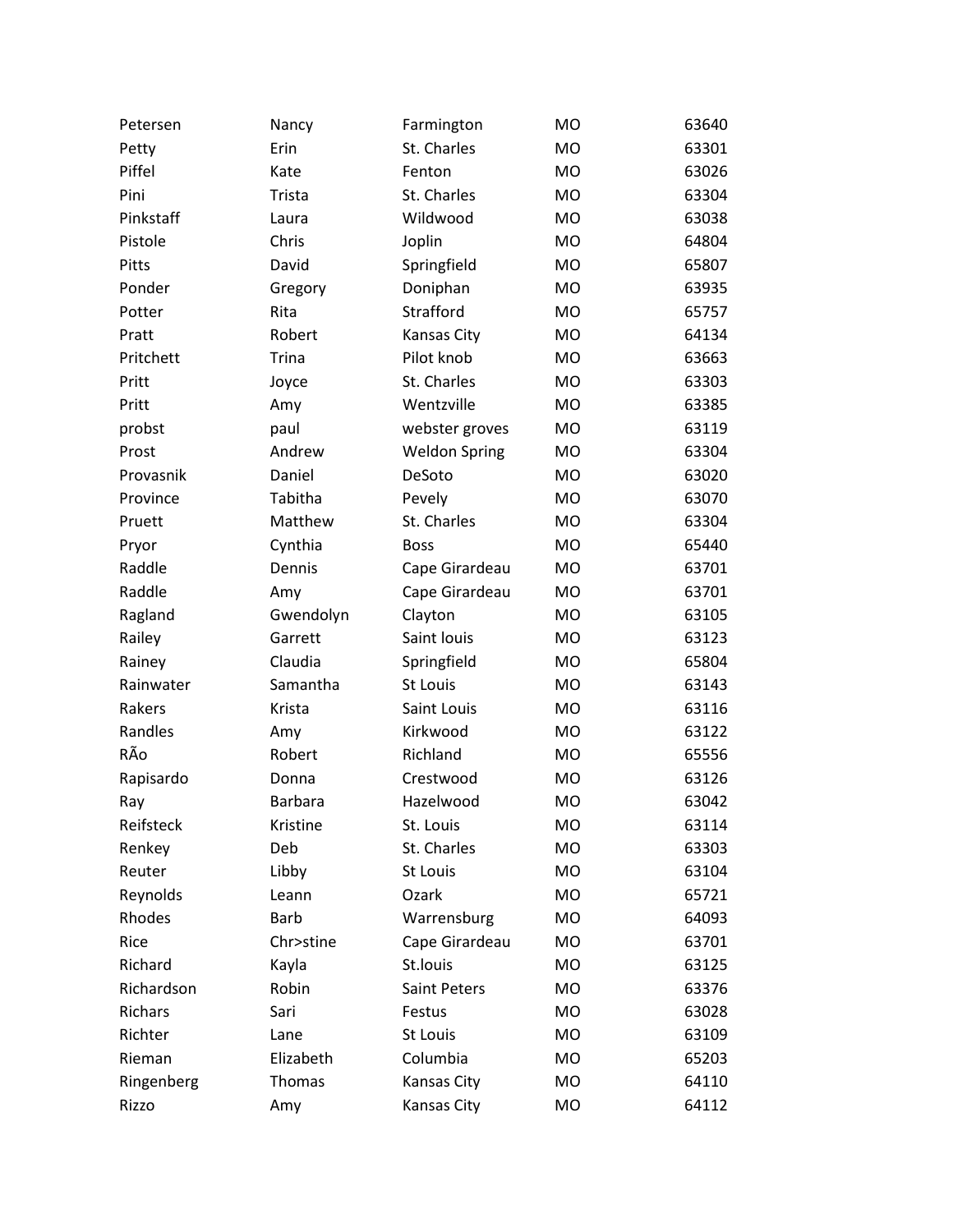| Robbins             | Melissa        | Kansas City        | <b>MO</b> | 64110 |
|---------------------|----------------|--------------------|-----------|-------|
| Roberson            | Constancr      | Poplar Bluff       | <b>MO</b> | 63902 |
| Rogers              | John           | Springfield        | <b>MO</b> | 65802 |
| Rogers              | Sylvia         | Maplewood          | <b>MO</b> | 63143 |
| Rogerson            | Lisa           | Florissant         | <b>MO</b> | 63034 |
| Romano              | Daniel         | St. Louis          | <b>MO</b> | 63110 |
| Roseman             | Rebecca        | St. Peter's        | <b>MO</b> | 63376 |
| Rosenberg           | Stephanie      | Gower              | <b>MO</b> | 64454 |
| Rosenkoetter        | <b>SUSAN</b>   | Jackson            | <b>MO</b> | 63755 |
| <b>ROSENKOETTER</b> | Chuck          | Jackson            | <b>MO</b> | 63755 |
| Ross                | Ann            | <b>Ballwin</b>     | <b>MO</b> | 63011 |
| Ross                | Sam            | Kansas City        | <b>MO</b> | 64110 |
| Ross                | Jessica        | Oakland            | <b>MO</b> | 63122 |
| Roth                | <b>Bridget</b> | St. Charles        | <b>MO</b> | 63303 |
| Roth                | Charlotte      | Moberly            | <b>MO</b> | 65270 |
| Rourke              | Sara           | Hillsboro          | <b>MO</b> | 63050 |
| Rowland             | Rachael        | Ofallon            | <b>MO</b> | 63366 |
| Roy                 | Mary           | St. Louis          | <b>MO</b> | 63137 |
| Ruben               | Donna          | St. Louis          | <b>MO</b> | 63119 |
| Runge               | Benjamin       | Weston             | <b>MO</b> | 64098 |
| Rush                | Hannah         | St. Joseph         | <b>MO</b> | 64503 |
| Ruud                | Dee            | Overland           | <b>MO</b> | 63114 |
| Ryan                | Steven         | Nevada             | <b>MO</b> | 64772 |
| Sakiyama            | Cathryn        | Chesterfield       | <b>MO</b> | 63017 |
| Salabay             | Wendy          | Saint Louis        | <b>MO</b> | 63129 |
| Sanders             | Sarah          | Chesterfield       | <b>MO</b> | 63017 |
| Sandhofer           | Monica         | St. Louis          | <b>MO</b> | 63129 |
| Sansone             | Janet          | Wildwood           | <b>MO</b> | 63040 |
| Santeford           | Andrea         | Manchester         | <b>MO</b> | 63021 |
| Sappington          | Linda          | Ashland            | <b>MO</b> | 65010 |
| Sateia              | Shelly         | St. Peters         | <b>MO</b> | 63376 |
| Savens              | James          | Crestwood          | <b>MO</b> | 63126 |
| Scanlon             | Sandy          | Dittmer            | MO        | 63023 |
| Schaper             | Jo             | Pacific            | <b>MO</b> | 63069 |
| Schaufert           | Lindsay        | <b>Ballwin</b>     | MO        | 63021 |
| Schell              | Emily          | St Louis           | MO        | 63114 |
| Scheske             | Mike           | St. Louis          | MO        | 63122 |
| Schikore            | Jeff           | <b>Wright City</b> | <b>MO</b> | 63399 |
| Schleteth           | Connor         | St. Louis          | MO        | 63118 |
| Schmidt             | Elizabeth      | Ellisvile          | MO        | 63021 |
| Schmitz             | Beth           | Hillsboro          | MO        | 63050 |
| Schnapp             | Susan          | Columbia           | MO        | 65203 |
| Schneider           | Sara           | Saint Charles      | MO        | 63301 |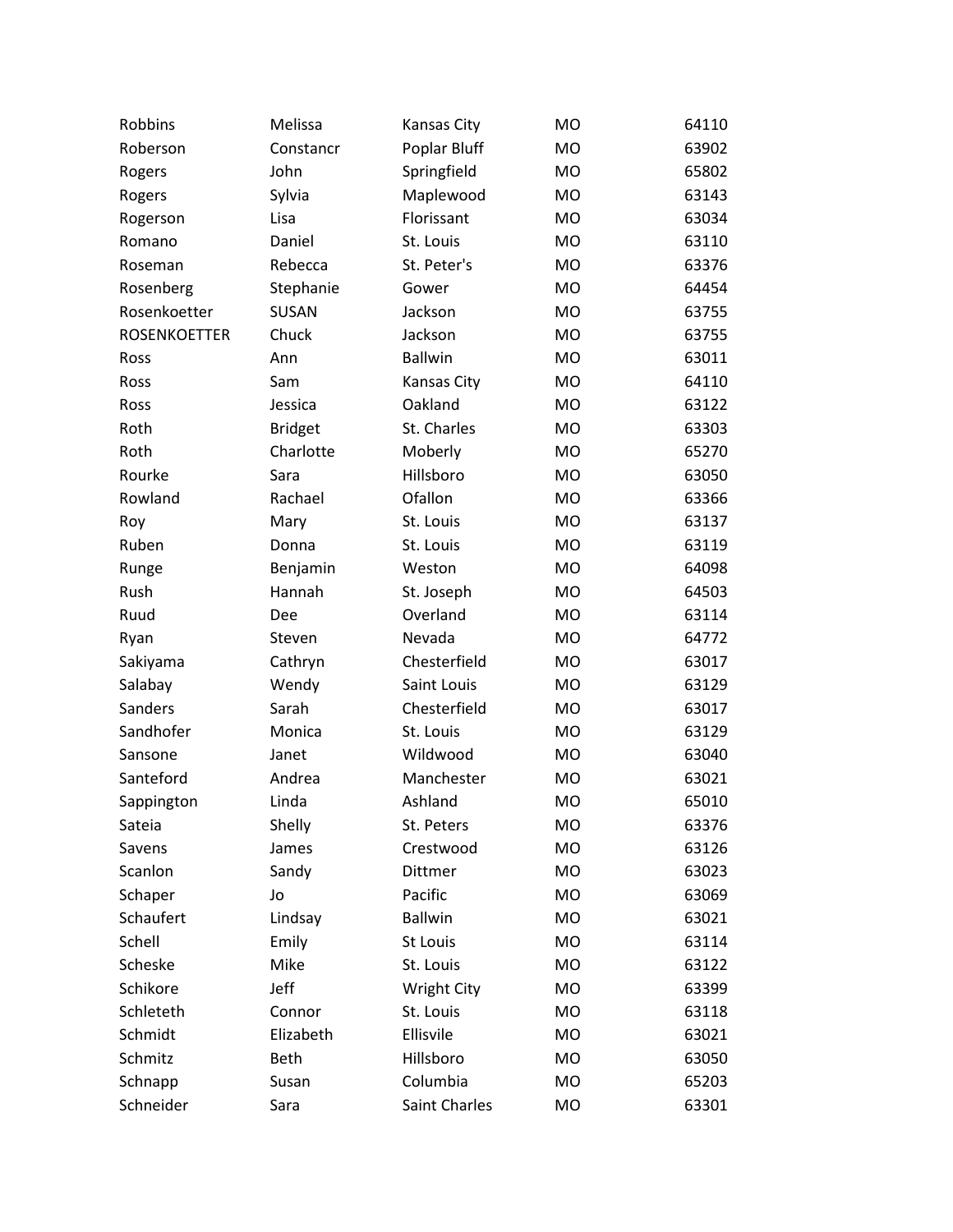| Schoemehl      | Juliet        | St. Louis             | <b>MO</b> | 63112 |
|----------------|---------------|-----------------------|-----------|-------|
| <b>Scholes</b> | Roberta       | Ashland               | <b>MO</b> | 65010 |
| Schopp         | Deb           | Fenton                | <b>MO</b> | 63026 |
| Schreck        | Tamara        | <b>Barnhart</b>       | <b>MO</b> | 63012 |
| Schroeder      | Joshua        | <b>St Charles</b>     | <b>MO</b> | 63303 |
| Schuette       | Janni         | High Ridge            | <b>MO</b> | 63049 |
| Schulman       | Fran          | Cape Girardeau        | <b>MO</b> | 63701 |
| Schwartz       | David         | Fenton                | <b>MO</b> | 63026 |
| Schweitzer     | <b>Besa</b>   | St Louis              | <b>MO</b> | 63125 |
| Schweppe       | Kerry         | Ofallon               | <b>MO</b> | 63366 |
| Schwinn        | Connor        | St Louis              | <b>MO</b> | 63123 |
| Scott          | <b>Bryson</b> | Kansas City           | <b>MO</b> | 64109 |
| Scott          | Chris         | Springfield           | <b>MO</b> | 65804 |
| Scroggins      | Donald        | <b>Brookline</b>      | <b>MO</b> | 65619 |
| Seeley         | Carrie        | Florissant            | <b>MO</b> | 63033 |
| Segrue         | Audrey        | St. Louis             | <b>MO</b> | 63116 |
| Sehr           | Amanda        | St. Louis             | <b>MO</b> | 63139 |
| Seider         | Eric          | <b>Saint Peters</b>   | <b>MO</b> | 63376 |
| Selsor         | Julian        | Festus                | <b>MO</b> | 63028 |
| Semsch         | Jonathan      | Kansas City           | <b>MO</b> | 64131 |
| Serati         | Janis         | Fenton                | <b>MO</b> | 63026 |
| Seyer          | Chris         | <b>Webster Groves</b> | <b>MO</b> | 63119 |
| Shannon        | Clare         | Springfield           | <b>MO</b> | 65807 |
| Shapiro        | Mikal         | Kansas City           | <b>MO</b> | 64111 |
| Sharp          | Emily         | Clayton               | <b>MO</b> | 63105 |
| Sharp          | Jacob         | Kansas City           | <b>MO</b> | 64111 |
| Shelly         | Jan           | St. Louis             | <b>MO</b> | 63131 |
| Shelton        | Diana         | <b>Bucyrus</b>        | <b>MO</b> | 65444 |
| Shelton        | Heidi         | Union                 | <b>MO</b> | 63084 |
| Shepard        | Heidi         | Wildwood              | <b>MO</b> | 63069 |
| Sherron        | Eric          | Eureka                | <b>MO</b> | 63025 |
| Siddiqi        | Ammara        | Kansas city           | MO        | 64108 |
| Siegler        | Ally          | St. Louis             | <b>MO</b> | 63118 |
| Sigler         | Mike          | <b>Ballwin</b>        | <b>MO</b> | 63021 |
| Sigler         | Ida           | <b>Ballwin</b>        | MO        | 63021 |
| Simbro         | Lisa          | Saint Joseph          | MO        | 64505 |
| Simora         | Jessica       | Saint Louis           | MO        | 63139 |
| <b>Sitek</b>   | Cheryl        | Fenton                | <b>MO</b> | 63026 |
| <b>Sitzes</b>  | Lee           | St.louis              | MO        | 63114 |
| Slagle         | Tiffany       | Maryville             | MO        | 64468 |
| Sloan          | Kirk          | Branson               | MO        | 65616 |
| Smarr          | Roy Michael   | Raytown               | <b>MO</b> | 64138 |
| Smith          | Edward        | Brentwood             | MO        | 63144 |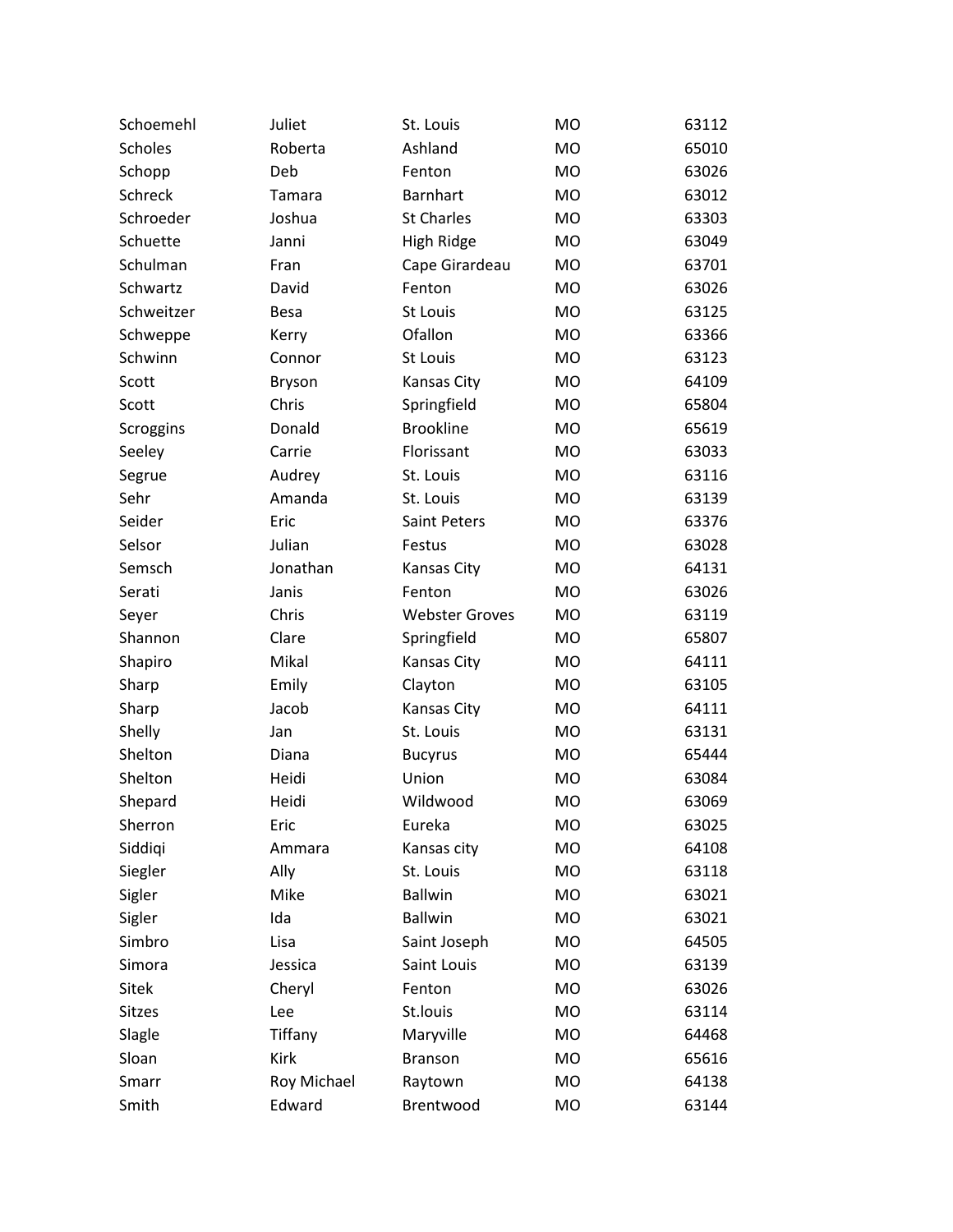| Smith          | Michael        | Wentzville              | <b>MO</b> | 63385 |
|----------------|----------------|-------------------------|-----------|-------|
| Smith          | Haley          | Springfield             | <b>MO</b> | 65809 |
| Smith          | Amy            | Kansas City             | <b>MO</b> | 64111 |
| Smith          | Jamie          | Union                   | <b>MO</b> | 63084 |
| Smith          | Lois           | Maplewood               | <b>MO</b> | 63143 |
| Smith          | Denice         | <b>University City</b>  | <b>MO</b> | 63130 |
| Smith          | Desirae        | Sparta                  | <b>MO</b> | 65753 |
| Snider         | Ted            | <b>Pleasant Hill</b>    | <b>MO</b> | 64080 |
| Snodgrass      | Susan          | Saint Charles           | <b>MO</b> | 63301 |
| Snyder         | Alan           | Ozark                   | <b>MO</b> | 65721 |
| Sontheimer     | Cathy          | Country Club            | <b>MO</b> | 64505 |
| Soper          | Michelle       | Kansas City             | <b>MO</b> | 64154 |
| Sparks         | Shannon        | <b>Billings</b>         | <b>MO</b> | 65610 |
| <b>Sparks</b>  | Joshua         | St. Louis               | <b>MO</b> | 63101 |
| Sparz          | Winona         | Hollister               | <b>MO</b> | 65672 |
| Spell          | Dan            | Salem                   | <b>MO</b> | 65560 |
| Spitz          | Javonne        | <b>OFallon</b>          | <b>MO</b> | 63366 |
| Spitz          | Javonne        | OFallon                 | <b>MO</b> | 63366 |
| Sportsman      | Alx            | Saint Louis             | <b>MO</b> | 63128 |
| Staley         | Micaela        | Kansas City             | <b>MO</b> | 64131 |
| Stapleton      | Jason          | Edgerton                | <b>MO</b> | 64444 |
| Starke         | Janice         | Sullivan                | <b>MO</b> | 63080 |
| Steger         | John           | <b>Webster Groves</b>   | <b>MO</b> | 63119 |
| Stevenson      | Rachel         | St. Louis               | <b>MO</b> | 63112 |
| Stewart        | Bryan          | North Kansas City       | <b>MO</b> | 64116 |
| <b>Stoakes</b> | Mike           | Lees Summit             | <b>MO</b> | 64063 |
| Stock          | <b>Bradley</b> | <b>Maryland Heights</b> | <b>MO</b> | 63043 |
| Stokely        | David          | Republic                | <b>MO</b> | 65738 |
| <b>Stotts</b>  | Cheryl         | Joplin                  | <b>MO</b> | 64804 |
| <b>Strauss</b> | Kathryn        | Kansas City             | <b>MO</b> | 64118 |
| Stucky         | Kerry          | Grandview               | MO        | 64030 |
| Stuvland       | Michael        | St Louis                | MO        | 63130 |
| Sullinger      | Mark           | Nixa                    | <b>MO</b> | 65714 |
| <b>Summers</b> | Kathy          | St. Peters              | <b>MO</b> | 63376 |
| Sutherland     | Carrie         | Fenton                  | <b>MO</b> | 63026 |
| Svare          | Mary           | St Louis                | <b>MO</b> | 63123 |
| Svendsen       | Laura          | St.louis                | <b>MO</b> | 63122 |
| Swain          | Mark           | St Louis                | MO        | 63111 |
| Swank          | Nona           | St. Louis               | MO        | 63126 |
| Swanson        | <b>Tracy</b>   | Columbia                | MO        | 65201 |
| Sweeso         | Dennis         | O'Fallon                | MO        | 63366 |
| Sweet          | Ellen          | Columbia                | MO        | 65203 |
| Swick          | Gregory        | Ozark                   | MO        | 65721 |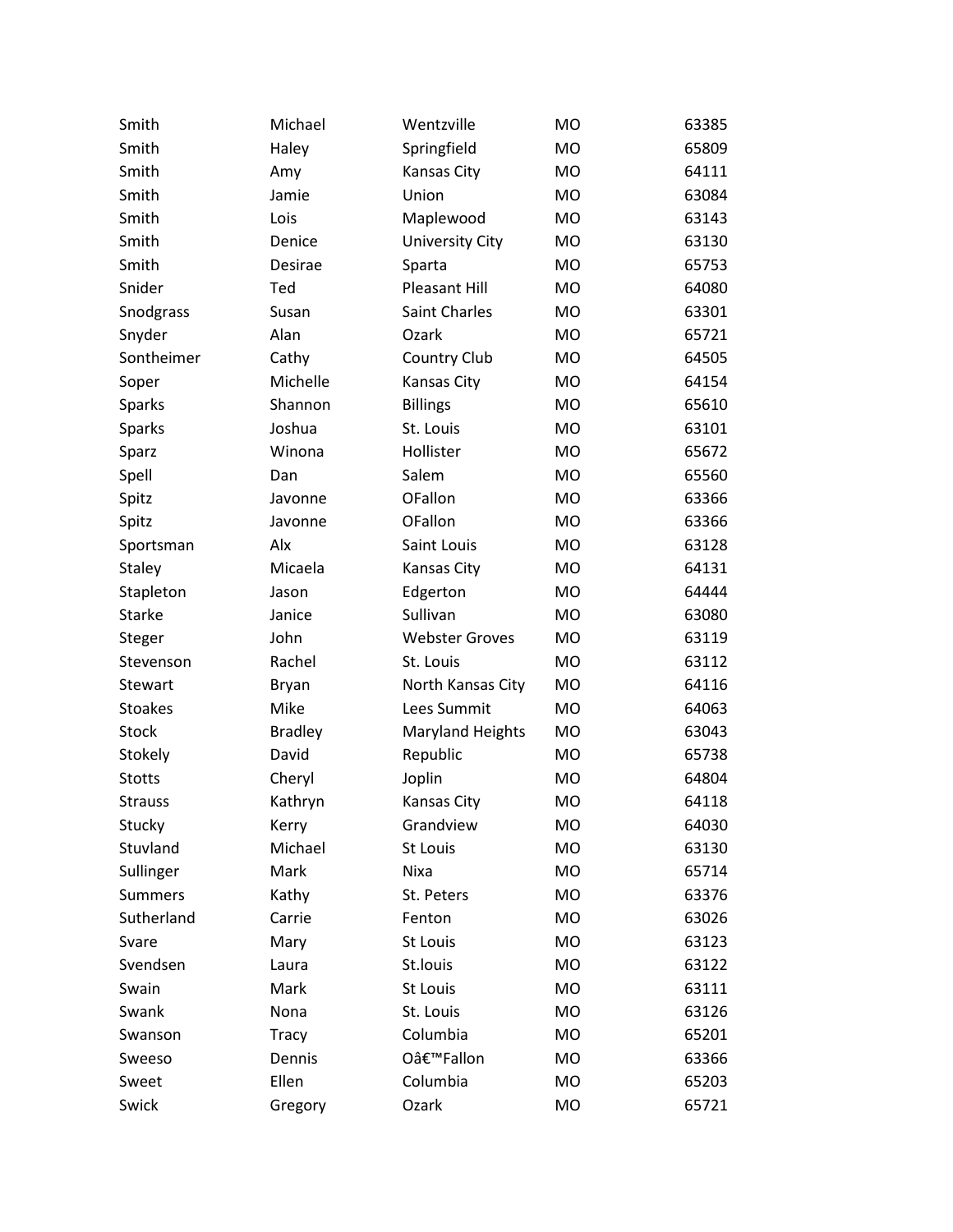| Swope          | Susan           | St. Louis             | M <sub>O</sub> | 63128 |
|----------------|-----------------|-----------------------|----------------|-------|
| Tamme          | Shannon         | St. Louis             | <b>MO</b>      | 63146 |
| Tang-Martinez  | Zuleyma         | St. Louis             | <b>MO</b>      | 63130 |
| Taylor         | Laura           | Cape Girardeau        | <b>MO</b>      | 63701 |
| Taylor         | Kathy           | <b>PEVELY</b>         | <b>MO</b>      | 63070 |
| Tegeler        | peggy           | New Haven             | <b>MO</b>      | 63068 |
| Tennant        | John G.         | Defiance              | <b>MO</b>      | 63341 |
| Thessin        | Mckenzie        | Saint Louis           | <b>MO</b>      | 63116 |
| Thoele         | Kent            | High Ridge            | <b>MO</b>      | 63049 |
| Thompson       | Jacob           | Jackson               | <b>MO</b>      | 63755 |
| Thompson       | Lauren          | Kansas City           | <b>MO</b>      | 64108 |
| Thornburg      | Ryan            | Kansas City           | <b>MO</b>      | 64108 |
| Thornton       | George          | Joplin                | <b>MO</b>      | 64804 |
| Thournir       | Dorian          | Joplin                | <b>MO</b>      | 64801 |
| Tichacek       | Jessica         | Fenton                | <b>MO</b>      | 63026 |
| Timmel         | Mary            | St. Louis             | <b>MO</b>      | 63108 |
| Tindall        | Randy           | Columbia              | <b>MO</b>      | 65203 |
| Tinnin         | Tara            | St. Louis             | <b>MO</b>      | 63127 |
| Todorovich     | Pamela          | St. Louis             | <b>MO</b>      | 63124 |
| Tomlin         | Macy            | St Joseph             | <b>MO</b>      | 64507 |
| <b>Tossing</b> | Linda           | St louis              | <b>MO</b>      | 63128 |
| Townsand       | Dianna          | Saint Louis           | <b>MO</b>      | 63111 |
| Trent          | <b>Stirling</b> | Kansas City           | <b>MO</b>      | 64111 |
| Triebel        | Dustin          | Kansas City           | <b>MO</b>      | 64157 |
| Trost          | Jake            | St Louis              | <b>MO</b>      | 63129 |
| Troutt         | Erin            | Wentzville            | <b>MO</b>      | 63385 |
| Turek          | Patricia        | St louis              | <b>MO</b>      | 63116 |
| Turley         | Diane           | Lake Saint Louis      | <b>MO</b>      | 63367 |
| Turner         | Melody          | New London            | <b>MO</b>      | 63459 |
| Turpin         | Susan           | <b>Reeds Spring</b>   | <b>MO</b>      | 65737 |
| Tyler          | Geniece         | Osage Beach           | <b>MO</b>      | 65065 |
| Tyminski       | Megan           | Columbia              | <b>MO</b>      | 65201 |
| Ucinski        | Denise          | Fenton                | <b>MO</b>      | 63026 |
| Unger          | Sarah           | <b>Webster Groves</b> | <b>MO</b>      | 63119 |
| Unger-Boyd     | Mary            | Cedar Hill            | <b>MO</b>      | 63016 |
| Urban          | JoAnn           | St. Louis             | <b>MO</b>      | 63125 |
| Van Tine       | Austin          | Kansas City           | <b>MO</b>      | 64105 |
| vance          | karen           | arnold                | <b>MO</b>      | 63010 |
| VanGeison      | Caylee          | St. Louis             | MO             | 63144 |
| VanPamel       | Kelly           | Wentzville            | <b>MO</b>      | 63386 |
| Vatterott      | Melissa         | St. Louis             | <b>MO</b>      | 63139 |
| Vaughn         | Laura           | Fenton                | <b>MO</b>      | 63026 |
| Vela           | Dilys           | Saint louis           | MO             | 63118 |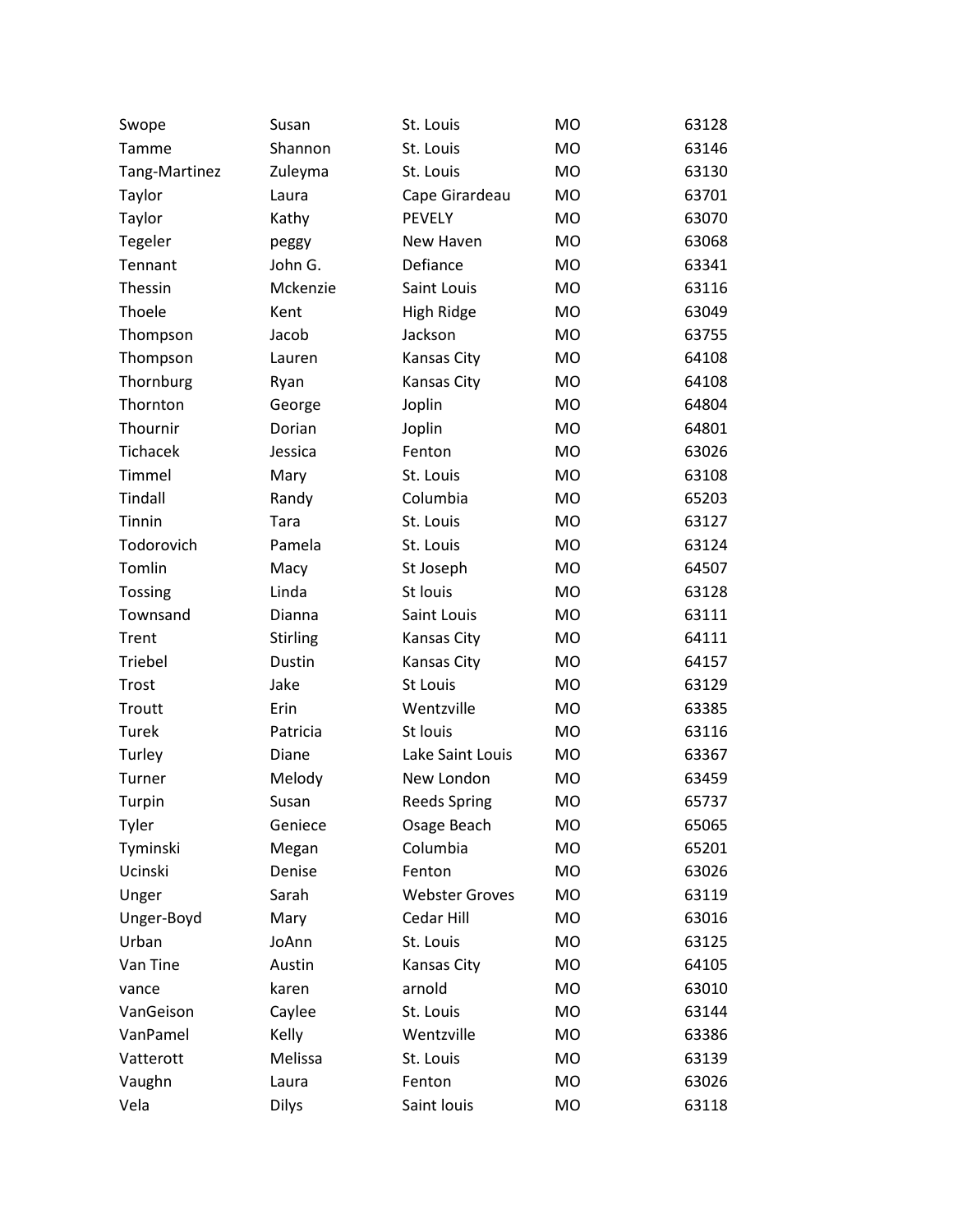| Vennemann      | Rebecca   | Eureka                | <b>MO</b> | 63025 |
|----------------|-----------|-----------------------|-----------|-------|
| Vering         | Teslyn    | Independence          | <b>MO</b> | 64056 |
| Viau           | Maxime    | <b>Webster Groves</b> | <b>MO</b> | 63119 |
| Vogt           | Gary      | Saint Louis           | <b>MO</b> | 63104 |
| Vohsen         | Chuck     | St paul               | <b>MO</b> | 63367 |
| Voss           | Dylan     | Saint Louis           | <b>MO</b> | 63112 |
| wack           | david     | st.louis              | <b>MO</b> | 63128 |
| Wacker         | Julie     | Dittmer               | <b>MO</b> | 63023 |
| wade           | marquece  | st. louis             | <b>MO</b> | 63121 |
| Wagar          | Amy       | St louis              | <b>MO</b> | 63116 |
| Wagner         | James     | Saint Louis           | <b>MO</b> | 63124 |
| Walker         | Kathy     | St. Jamed             | <b>MO</b> | 65559 |
| Walker         | Ellen     | <b>Branson</b>        | <b>MO</b> | 65616 |
| Walker         | Amanda    | Springfield           | <b>MO</b> | 65804 |
| Wallace        | Pamela    | Wildwood              | <b>MO</b> | 63011 |
| Wallach        | Christine | Fenton                | <b>MO</b> | 63026 |
| Walsh          | Bryan     | St louis              | <b>MO</b> | 63118 |
| Wampler        | Codi      | Park Hills            | <b>MO</b> | 63601 |
| Warden         | Idella    | Springfield           | <b>MO</b> | 65807 |
| Warren         | Wallis W  | <b>Beaufort</b>       | <b>MO</b> | 63013 |
| Watson         | Claire    | St. Louis             | <b>MO</b> | 63139 |
| Webb           | Cathy     | Rogersville           | <b>MO</b> | 65742 |
| Weinman        | Sarah     | St. Louis             | <b>MO</b> | 63132 |
| Welch          | Dalton    | Parnell               | <b>MO</b> | 64475 |
| Welge          | Eve       | Maplewood             | <b>MO</b> | 63143 |
| Wenos          | Jayne     | <b>Webster Groves</b> | <b>MO</b> | 63119 |
| Werckmann      | Lexie     | St. Louis             | <b>MO</b> | 63123 |
| West           | Jan       | Festus                | <b>MO</b> | 63028 |
| Weston         | David     | Savannah              | <b>MO</b> | 64485 |
| Wheeler        | Susan     | St. Loui              | <b>MO</b> | 63108 |
| White          | Melissa   | Festus                | MO        | 63028 |
| White          | Julie     | Saint Charles         | <b>MO</b> | 63301 |
| White          | Karen     | Saint Louis           | <b>MO</b> | 63129 |
| Wibbenmeyer    | Cindi     | Doniphan              | <b>MO</b> | 63935 |
| <b>Wiggins</b> | Tiffany   | Dexter                | <b>MO</b> | 63841 |
| Wilbers        | Jennifer  | Saint Louis           | <b>MO</b> | 63123 |
| Wilkinson      | Eric      | St. Louis             | <b>MO</b> | 63118 |
| Willey         | Sarah     | Florissant            | <b>MO</b> | 63031 |
| Williams       | Glennon   | Saint Louis           | <b>MO</b> | 63116 |
| Williams       | Tammy     | Madison               | <b>MO</b> | 65263 |
| Willis         | Liza      | Saint Peters          | <b>MO</b> | 63376 |
| Wilmes         | Gary      | Savannah              | <b>MO</b> | 64485 |
| Wilson         | Leslie    | Republic              | MO        | 65738 |